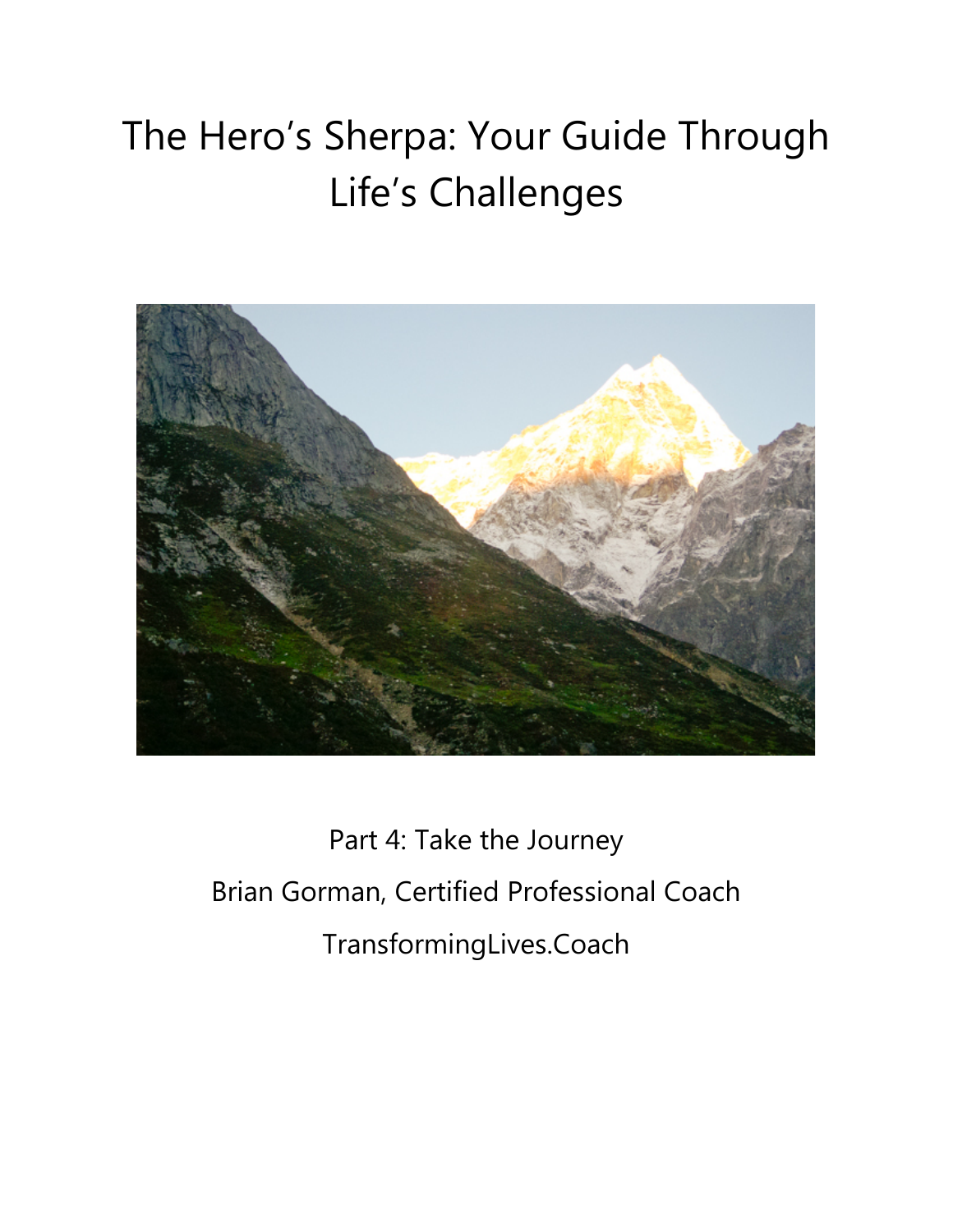# Table of Contents

| 19 |
|----|
|    |
|    |
|    |
|    |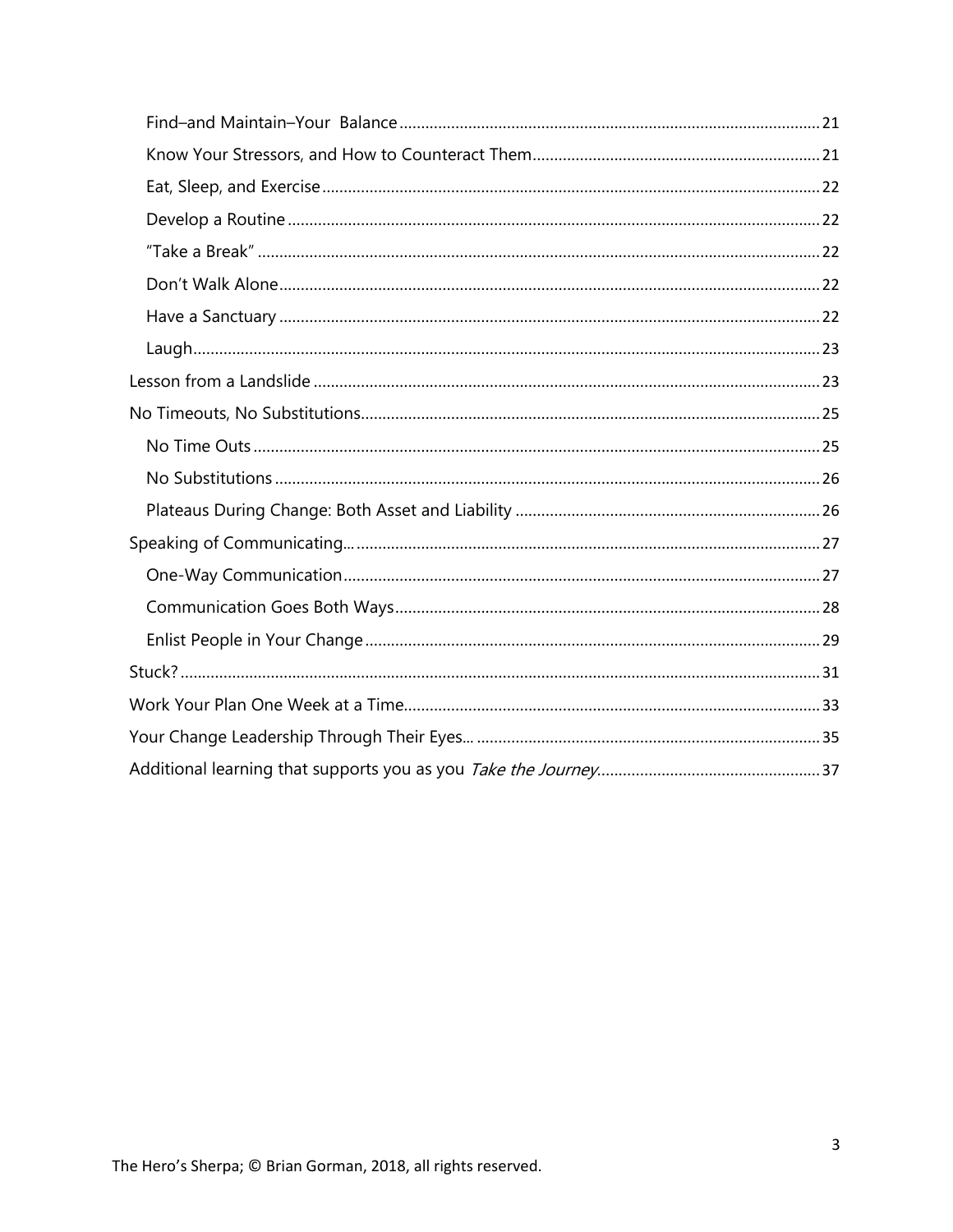## <span id="page-3-0"></span>TAKE THE JOURNEY

## <span id="page-3-1"></span>Overview

Sometimes, "Just do it" is good advice. It may even work with smaller, incremental change. But when faced with a really large change, it is a recipe for disaster. Here are a few key lessons as you think about, prepare and plan for, and move through your change journey.

#### <span id="page-3-2"></span>Grant Permission

All too often, what stands between us and success is that we don't grant ourselves permission: permission to make mistakes, permission to take risks, permission to try something new, permission to experiment, permission to let go, permission to think and/or act in ways we have not in the past. Yet all of these things are key elements to successfully executing major change.

By definition, you are stepping into uncharted territory. Neither you nor anyone accompanying you has all the answers. Neither you nor anyone accompanying you will get through this mistake-free. Neither you nor anyone accompanying you will get through this "the way we've always done it." Grant yourself permission, and grant permission to those accompanying you, or you will never find your way to success on the other side.

## <span id="page-3-3"></span>Begin With the End In Mind; Keep the End In Mind

Remember, you begin by creating the change story for a reason. A clearly articulated end state that everyone can work toward is critical to success. But, we are all human, after all. "Bright, shiny objects" do catch our attention. Your closest friend may ask you to start doing "Y" with him. Maybe it's an article in a journal, or a documentary you just saw that drives a shift in focus. "Crises of the moment" also have the ability to easily distract us.

Every day, ask "What am I doing today to move this change forward?" Every day, ask those who are supporting you in the change, "What are you doing today to move this change forward?"

When those bright shiny things appear, ask yourself, "How will this help us move forward with the change?" If it won't, why pursue it?

When those crises arise, ask yourself, "How will this affect progress toward the goal?" All too often, supposed crises appear urgent, and yet they are unimportant in the context of your change. I remember one time being at breakfast with a client before he held a town hall to launch a new initiative. The stock market opened, and began to plunge. As we sat there in the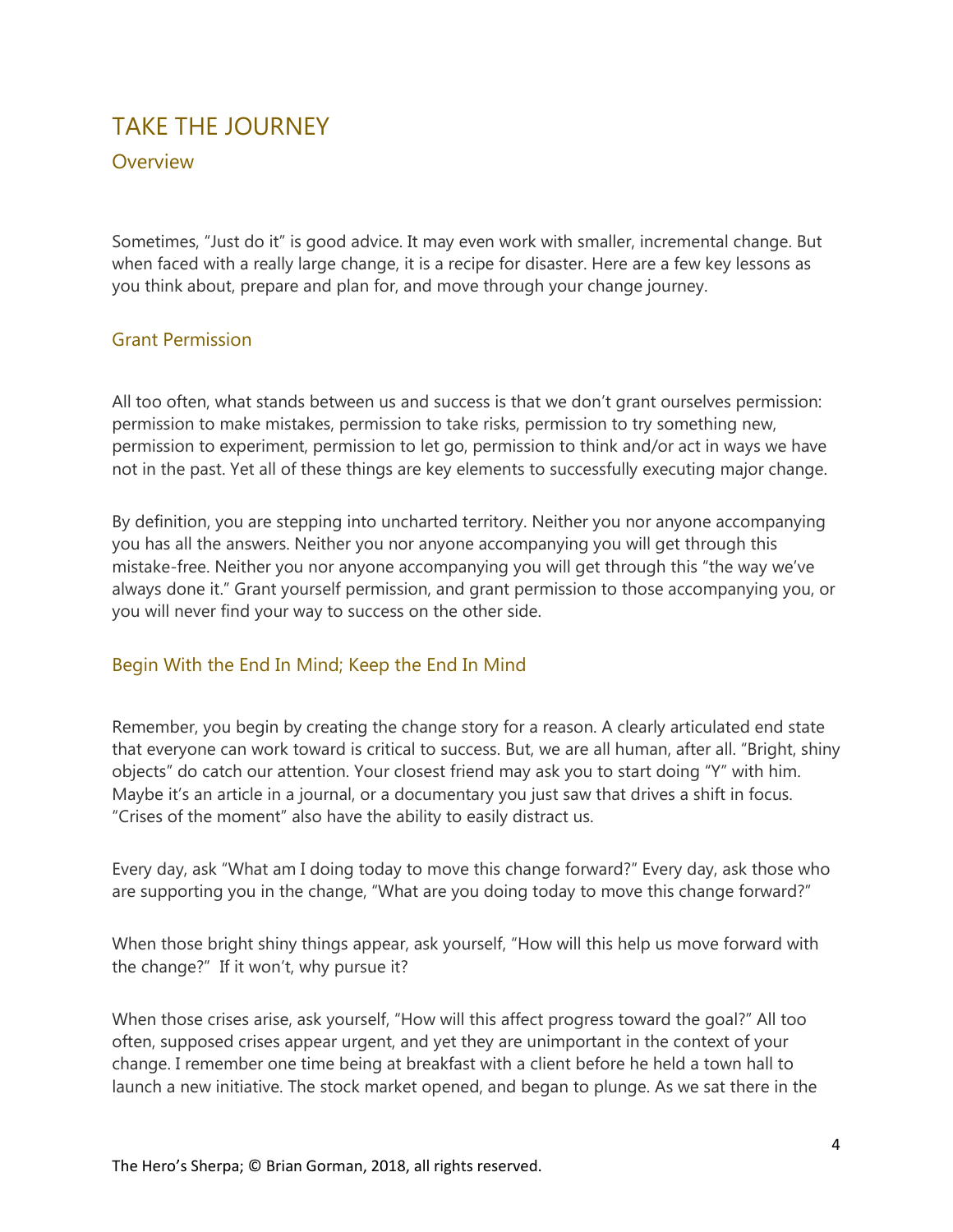restaurant, some of his direct reports urged him to delay the town hall, and to rush back to the office. "What am I going to do there," he replied. "I can't drive the market back up. Markets fall; markets rise; that's what they do. But I know that if we don't successfully move this change forward, what happens in the market won't matter at all to us. Moving us ahead of the competition is the best thing I can do for our the organization, and today we start to do that."

#### <span id="page-4-0"></span>Monitor Adaptation Capacity

Put too much change on the plate, and it will all come up short of its goals. Don't keep enough on the plate, and you fall short of your potential. Think of it as training for the Olympics; you need to keep stretching…giving yourself enough time for rest and recovery, and then stretching again.

One of the most effective ways to do this monitoring is to learn the changes in individual behavior that signal the onset of overload. These can get very idiosyncratic. I once had a person working for me who was extremely sharp. Frank could keep all of my clients straight in his mind: their names, the organizations that they worked for, the work I was doing with them, etc. I quickly learned that when he began to talk about clients and confusing their organizations or the work we were doing with them, it meant that Frank was in overload. First, I made it okay for him to acknowledge that; we all have a limit to our capacity. Then, whenever he crossed that threshold, I would ask him to help me figure out what to "take off his plate" (literally stop doing, or postpone, or extend a deadline for) so that he could again move forward successfully.

## <span id="page-4-1"></span>Don't Forget the World Is Changing Too

I live in a former [slide rule f](https://en.wikipedia.org/wiki/Slide_rule)actory; if you are not familiar with slide rules, they were the mechanical precursor to any form of electronic calculator. I learned how to program a computer on punch cards. When I entered the workforce, the expectation was that you would get a job out of college, stay with that employer, advance (or not), and ultimately retire from the same employer.

The point here is, the world keeps changing. In a recent study, 91% of millennials reported that they expect to stay in their current job less than three years. The slide rule was replaced by the electronic calculator was replaced by the app on the smart phone. 88% of the Fortune 500 companies of 1955 are gone.

Keep your eye on the destination of your change journey. But also keep your eye on the changes going on around you. Any one of them could signal the need for a change in the route you are taking, or the need to stop and rethink the destination itself.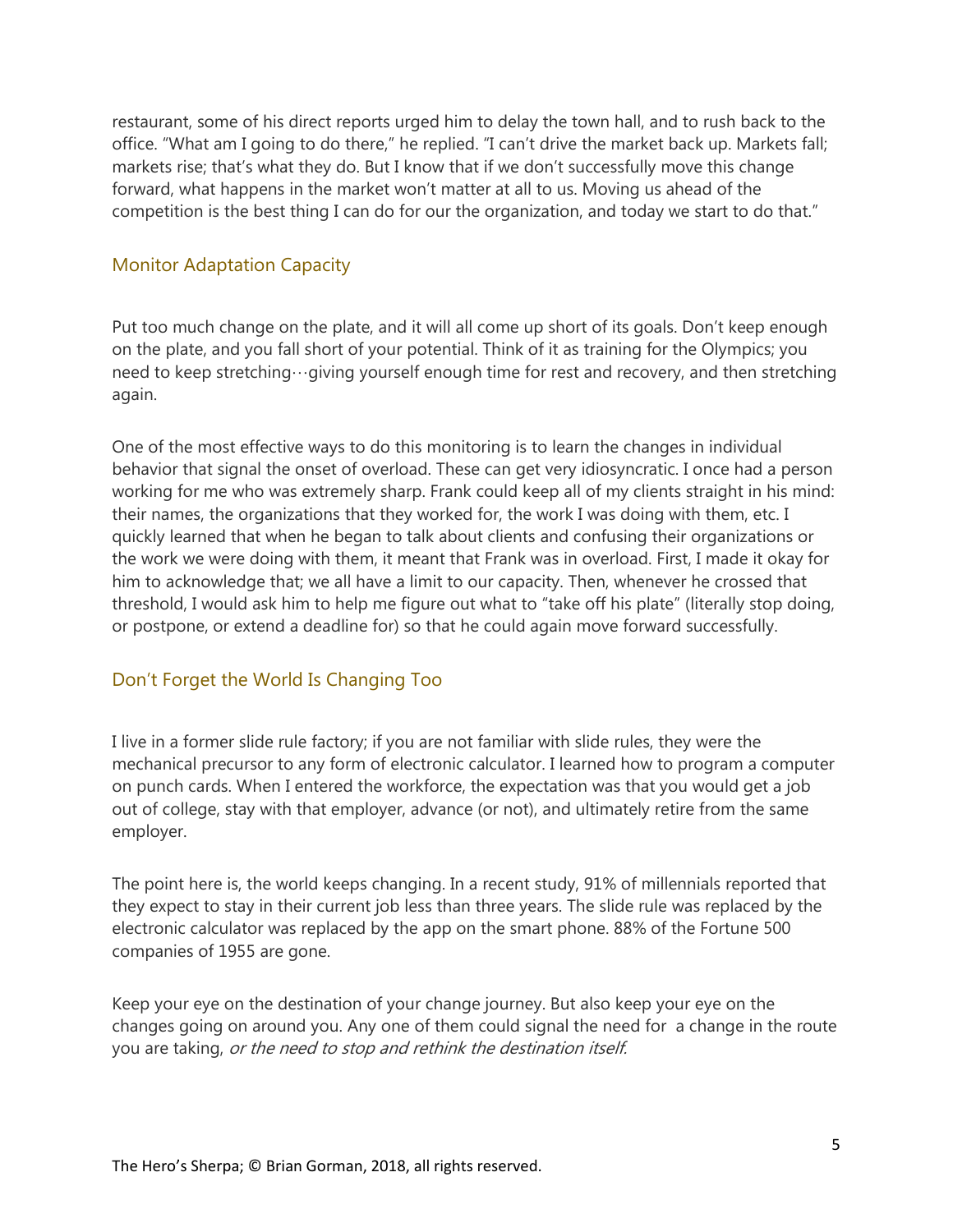#### <span id="page-5-0"></span>Maintain Balance

Whether I am coaching, mentoring, or consulting, one of the more difficult challenges for those I am working with is maintaining a "work/life balance." At the end of the day, all change is personal…individuals either deliver the end result, or they don't. Maintaining balance is a way of contributing to maintaining capacity…the more stressed we are, the more tired we are, the less capacity we have to invest in a change. Maintain your own work/life balance; work with those who are on the change journey with you to ensure that they do the same.

## <span id="page-5-1"></span>Monitor Progress

Monitor progress toward your milestones. As was discussed earlier, don't just monitor "installation;" ensure that you are tracking progress toward the actual outcomes you want to achieve ("realization").

Monitor risks. Watch for early warning signs. The sooner you see a risk, the greater the opportunity to do something about it before it grows and does significant damage to your progress. (One client I work with says it this way. "Red is good. Red is good when risks are surfaced early and actions are taken to mitigate those risks.")

#### <span id="page-5-2"></span>Celebrate

Don't just celebrate the beginning of the change ("Yeah, I got into the MBA program I wanted!") and the end. There is plenty to celebrate along the way. Not every celebration has to be huge. And, not every celebration needs to be about success. Celebrate effort. Celebrate mistakes. Don't get carried away with it, but the fact that you gave yourself permission that you have never given yourself before is cause for celebration. The fact that you experimented with something you never permitted yourself to experiment with before is cause for celebration, even if you made mistakes along the way. Celebrate progress in whatever form it takes.

## <span id="page-5-3"></span>I Like This Change! It Will Easily Succeed!

Hopefully you will not be surprised to find out that liking a change and the ease of achieving success are not at all related!

First, let's clear up some mis-perceptions. There are very few if any changes that are inherently positive. Whether or not a change is positive is–in fact–in the eye of the beholder.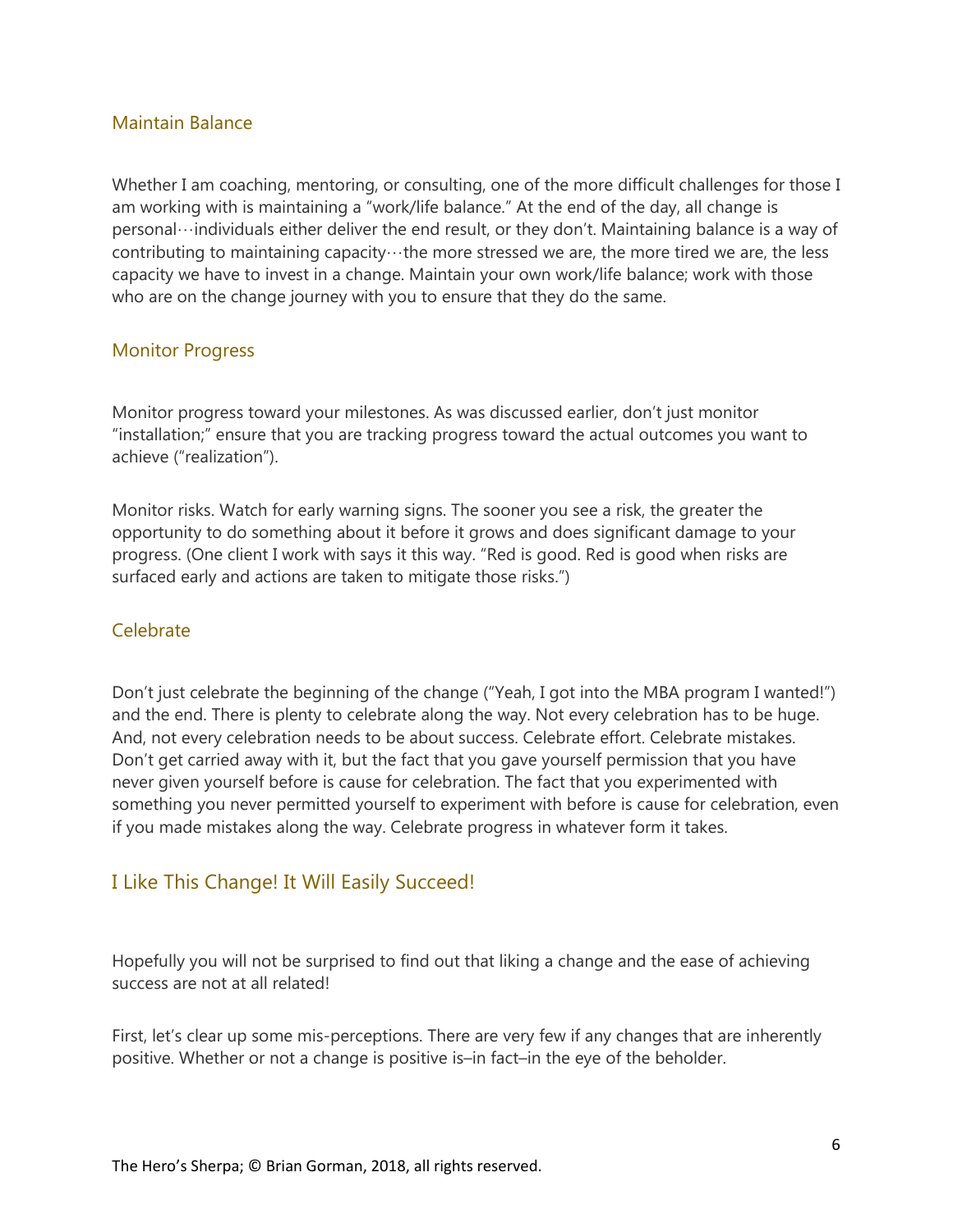You may see the move to Office 365 as positive; it helps you access your files from multiple devices at any time and in any place. At the same time, I may see it as negative; now I need to subscribe to Office, instead of just paying a one-time licensing fee. If you won a multi-million dollar lottery, you may see it as negative because of all the major disruptions it will cause in your life and your relationships. If I won, I might perceive it as positive because of all the new possibilities it might offer for the work that I want to do in the world.

In truth, this discussion is not about *positive change*; it is about *positively perceived change*.

Next, let me credit the source of the graphic on the next page, as well as my understanding of what I am presenting here. I was first introduced to the concept of positively perceived and negatively perceived change when I trained with [Conner Partners](http://www.connerpartners.com/) back in the late 1980's; what I learned then remains a solid set of principles today.

If the change is big, and you perceive it as positive, *beware*! Every day, whether at work or in our personal lives, tens of thousands of us–perhaps millions–start on changes of this nature. And, every day, tens of thousands of us–perhaps millions–check out of the very changes we enthusiastically embraced days, weeks, months, or even years ago. So what goes wrong?

Perhaps, in specific cases, one could identify "what went wrong." But, most of the time, the problem is not that anything specific went wrong other than that those going through the change did not understand the pattern underlying it. So, let me let you in on that pattern.



know what we don't know.

## The Human Response to Positively Perceived Change<sup>[1](#page-6-0)</sup>

When we begin a really big change in our life that we perceive as positive, we are beginning it in a state of "uninformed optimism." In marriage, and often in a new job, this is referred to as "the honeymoon." We see everything in a positive light.

It's a honeymoon because we don't

<span id="page-6-0"></span><sup>&</sup>lt;sup>1</sup> Copyright Conner Partners, 1988-2018, all rights reserved.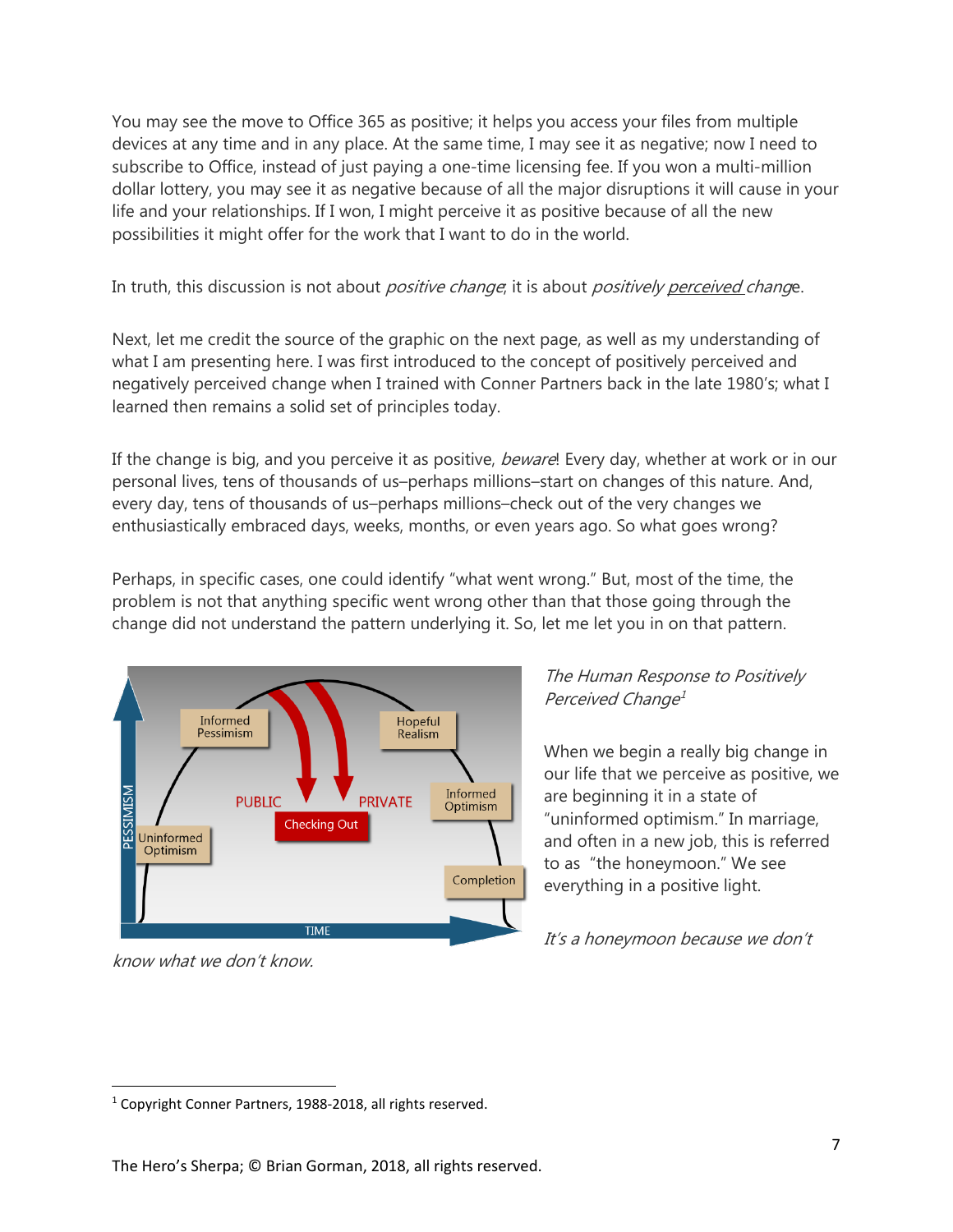Uninformed optimism is general. "This is great! I have a new job. I am earning significantly more money. I have a great title. I like the people that I report to, and the ones that report to me. I have a much shorter commute to the office than I did in my old job."

 $BUT \cdots$  Uninformed optimism is followed by informed pessimism! In big changes–whether they be personal, organizational, or even societal–this is the inevitable reality. We are optimistic because we are going into the change with a significant level of naivete.

As reality hits home, pessimism increases, and it gets pretty specific. "I have a new job  $\cdots$  and instead of working 40 hours a week I am working ten hours a day, seven days a week." "I may be earning significantly more money, but I am paying an incredible price for doing so." "What's in a title?" "I liked the people that I report to…until I discovered that they don't want to hear anything that I have to say." "The people that report to me smile, and shake their heads yes, and then go and do whatever they want anyway." "I am closer to the office in distance…but the traffic makes my commute twice as long."

What happens as pessimism increases? Enthusiasm wanes. Resistance increases. Doubts arise. The very change that you were so excitedly driving forward (or had eagerly jumped on-board to support) becomes questionable. Do you really want to do this? Are you really able to succeed at it? Is it worth the cost?

The most important thing to keep in mind at this point in the cycle is that informed pessimism is not a signal that something is wrong. Rather, it is an inevitable part of the cycle. When you find yourself here you know that you are making forward progress!

When people reach this point, checking out is not uncommon; they only real question is whether they will check out publicly or privately. Examples of checking out publicly include such things as filing for divorce, or submitting your resignation. Checking out privately might be entering marriage counseling while carrying on an affair, or closing the office door and spending hours on end surfing the web.

If we haven't checked out, as circumstances become clearer, pessimism tends to begin to decline. We enter a period of hopeful realism. There are fewer surprises. We can see the obstacles to successfully achieving the desired outcomes of the change, and can see our way around, over, and through them. We know that there is still a lot of hard work ahead of us, but are also increasingly confident that the hard work will pay off.

Following Hopeful Realism comes Informed Optimism. At this point we are experiencing real, measurable successes. We still need to work to sustain them. Sometimes–especially if stressed or tired–we might find ourselves slipping back into old ways of thinking or old habits. But when we do, we see it (or others point it out to us), and we bring ourselves back into alignment with the desired end results.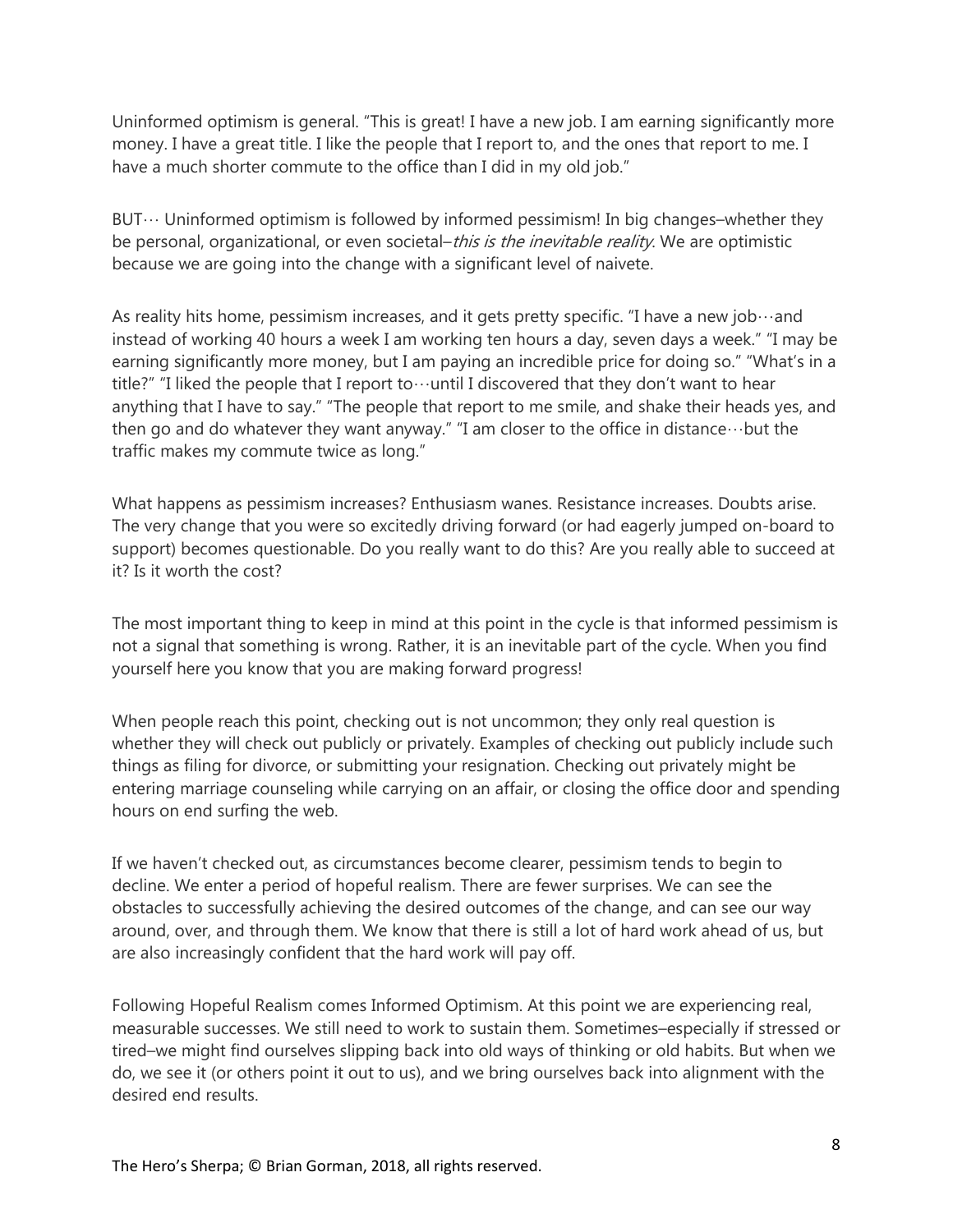Completion is achieved when you are living in what was once your desired future... It is no longer a dream, or a hope. It is the way things are.

## <span id="page-8-0"></span>Change Isn't an Intellectual Exercise

Well of course not! Who would think that? After all, falling in love, or falling out of love  $\cdots$  The loss of a loved one. Moving to a new home, whether across the city or around the world. A new job. A termination. All have an emotional component to them. They may touch the heart, the gut, the head, or any combination of the three.

Of course change isn't an intellectual exercise. Who would think that?

Too often, we all do. We fail to recognize and honor the cathartic nature of the changes we are facing, or the changes we are driving into our organizations. If we do acknowledge that there is more than an intellectual component, it is generally about "the others going through the change." Rarely (especially for men), are we honest about our own emotional roller coaster ride.

Yet, acknowledging and allowing catharsis–for ourselves as well as others–is so important.

Let's go back for a moment to the definition of change that underlies all of my work and my writing. Change: a disruption in expectations. If change is a disruption in expectations, the bigger the disruption, the more challenging the change will be to successfully execute.

If I come to work in the morning and the coffee maker isn't working, it may drive a change in my routine. I expected to have coffee when I sat down at my desk; now I need to run back out, or place an order to have some coffee delivered, or settle for water. Chances are, the disruption is not going to last long; I may grumble about it at the water cooler, but that's about it.

On the other hand, what if I arrive back from vacation to find someone else's name on what was my office door, someone else sitting in what was my Executive High-Back Pneumatic Leather Chair? Unless I've been promoted, the disruption is profound, and the reaction most likely visceral.

Why is it so important to–appropriately–address all aspects of that reaction? It doesn't matter the catalyst of the change…work or personal, or even societal; it doesn't matter if you see the change as positive or negative. This is one of the incredible, fascinating things about change. It just matters how big the disruption is. The bigger the change, the more critical addressing the cathartic component of it will be.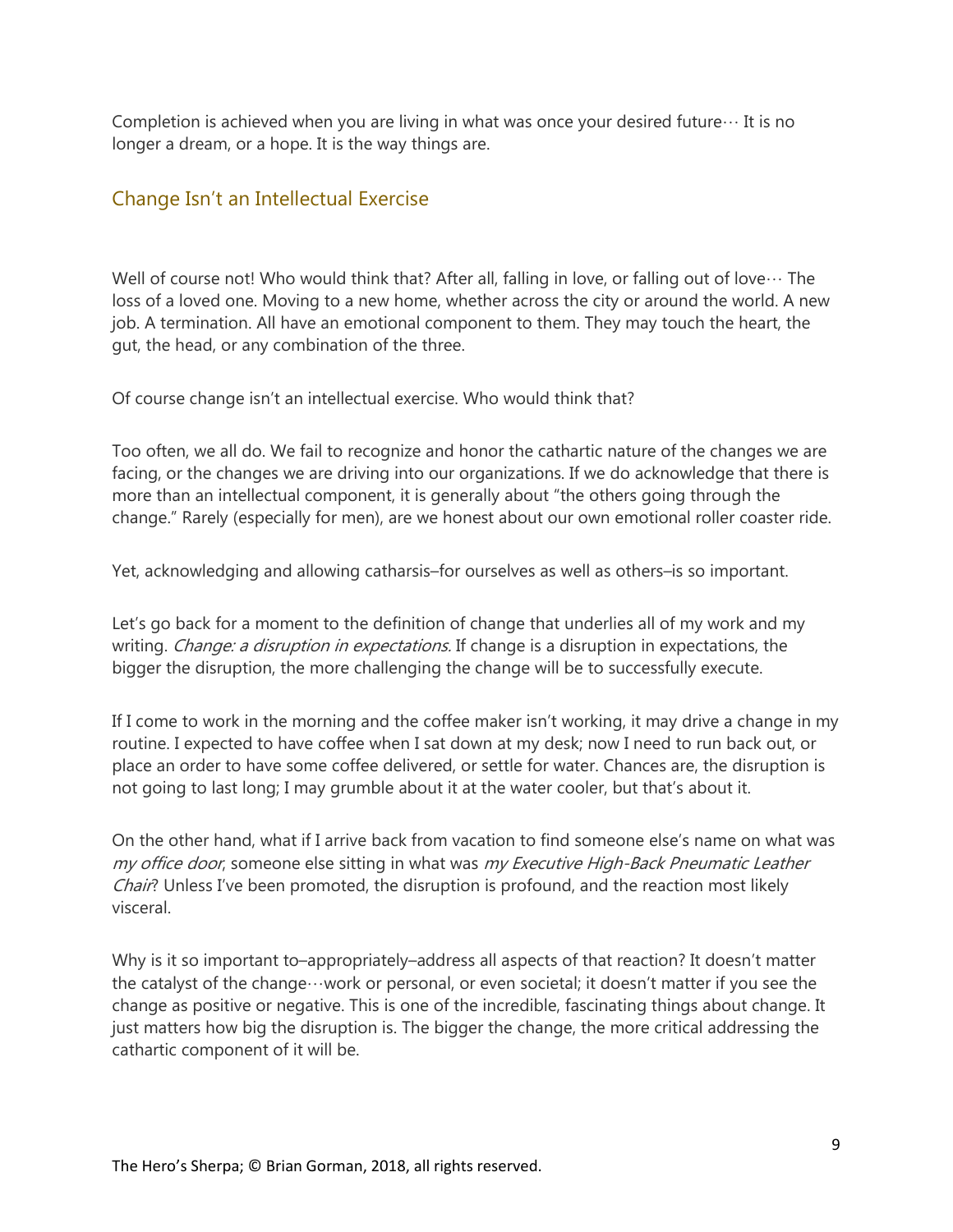For some people, the following is useful to help understand this.

Imagine that what you are letting go of is in a room. Now walk out of that room, and close the door behind you, but don't let go of the doorknob. Are you able to move forward? It doesn't matter how many new doors are open in front of you. It doesn't matter what they offer. If you are unable or unwilling to let go–to experience catharsis–you have no chance of moving forward to those new possibilities.

Why is catharsis necessary in order to let go?

Whether in a healthy or dysfunctional environment, over time we settle into a set of expectations. We establish a relationship with the elements of the environment: the people; the behaviors; perhaps the sounds, the temperature, the smells. We may deeply engage with it, or find a way of being disconnected even when in its midst. We know the patterns, the pace, the rhythm.

Perhaps it is an environment of our own making. A relationship with a significant other, maybe a family. Or an organization that we have "grown up in," advancing into a position of authority where we have spent decades shaping it into what it is today. We "know the drill;" it has our best insights, experiences, mistakes, and successes embedded in it.

And now it is going to change. Dramatically.

Letting go of any relationship that has these kinds of roots in us is not an intellectual exercise. Is there an intellectual component? Of course. But there is so much more.

The paradox that makes this so hard you are being called on to destroy that which they have created so that it can survive and thrive. "The old paradigm is dead. Long live the new paradigm." Those who cannot make this transition–truly change the way in which they relate to the past so that they can fully invest themselves in creating the new–will not succeed. Nor will the change they are trying to drive. Often in working with clients who are going through a highly disruptive personal change, we will work to create a ritual of letting go. (I have also done this with a few organizational clients.) They find that they need to mourn the past–even if it contains a long and dysfunctional history–in order to embrace the journey into the future.

Often, the bright promise of the future offers a compelling pull. But we can only move so far toward it without letting go of what is behind us. And, at the end of the day, that letting go is never easy. If we are to truly let it go, there may be a physical component to what we have to release. It may or may not include a spiritual element. And, in that letting go there will always be catharsis.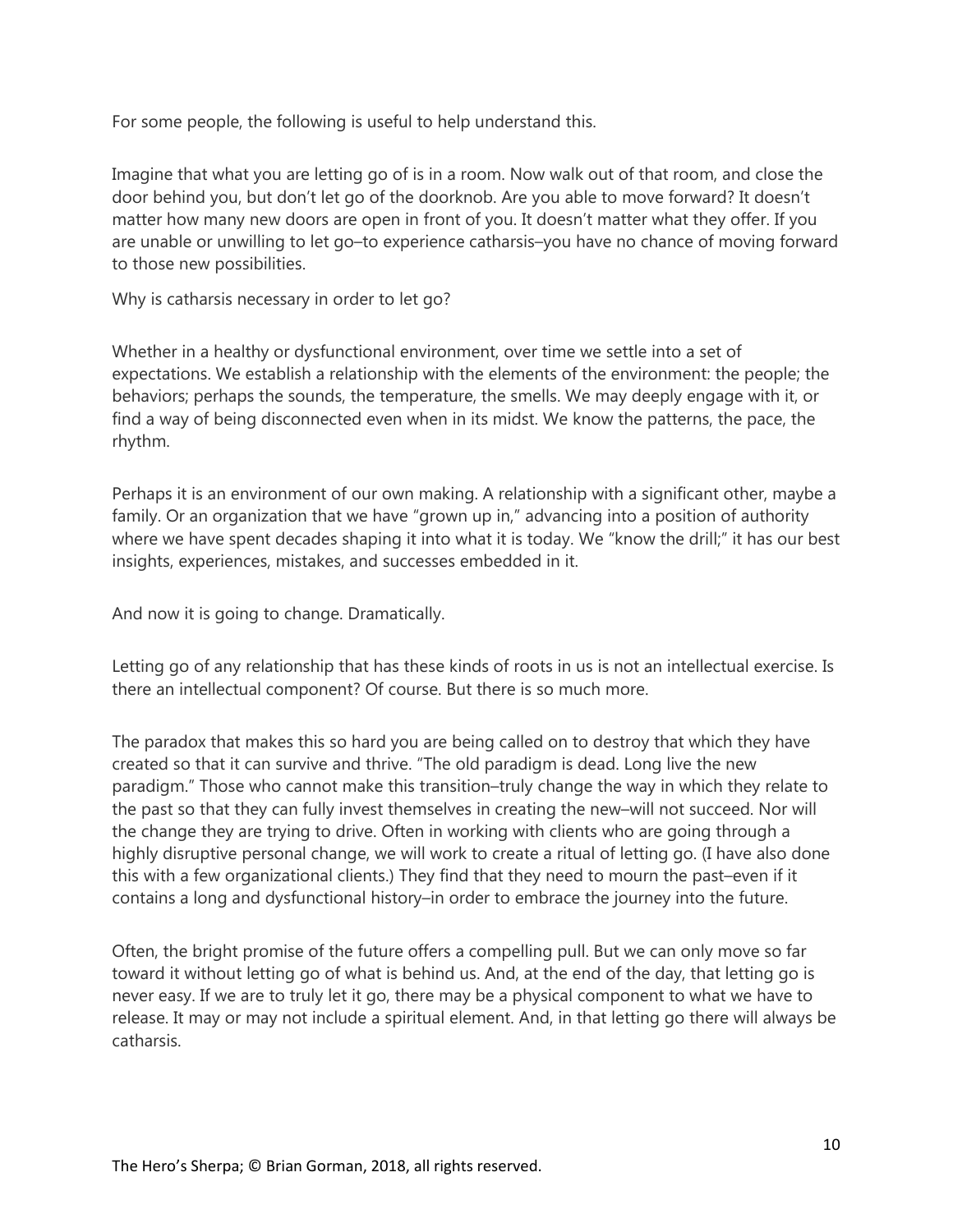## <span id="page-10-0"></span>"C" Is for Courage

Change is hard. Big change is really hard.

And it is scary. If you have done your homework, your intent is clear; but, no matter how well you plan or prepare, the path forward is littered with uncertainties.

It takes courage to step into change. It takes letting go of what is familiar.

Think about it. How often, for how long, have you stayed in less-than-comfortable situations because the thought of what it would take to change them, what you might have to let go of, the risk involved…whatever…held you back?

Sometimes change means stepping "out of the frying pan and into the fire," even though you are not sure that the suit you are wearing is fireproof. It is not doing so foolishly, but doing so with forethought, commitment, and courage.

Change takes the courage to let go of your ego. You will make mistakes. There will be times that you will look and feel foolish. People will call you everything under the sun–behind your back and/or to your face–for even considering the change.

Change takes the courage to fail, and the courage to succeed. Any big change is going to present you with a whole new set of challenges, some of which you will be prepared for and some of which may seem overwhelming.

Change takes the courage to risk, to explore, to make really tough decisions without the information that you would like to have. It takes the courage to say no to some really important things in life so that you have the ability and the resources required to remain focused on the change.

Change takes courage. There will be times when your courage waivers. When mine does I remind myself, I would rather look back and know that my best wasn't good enough, than look back and know I didn't try as hard as I could.

Change takes courage.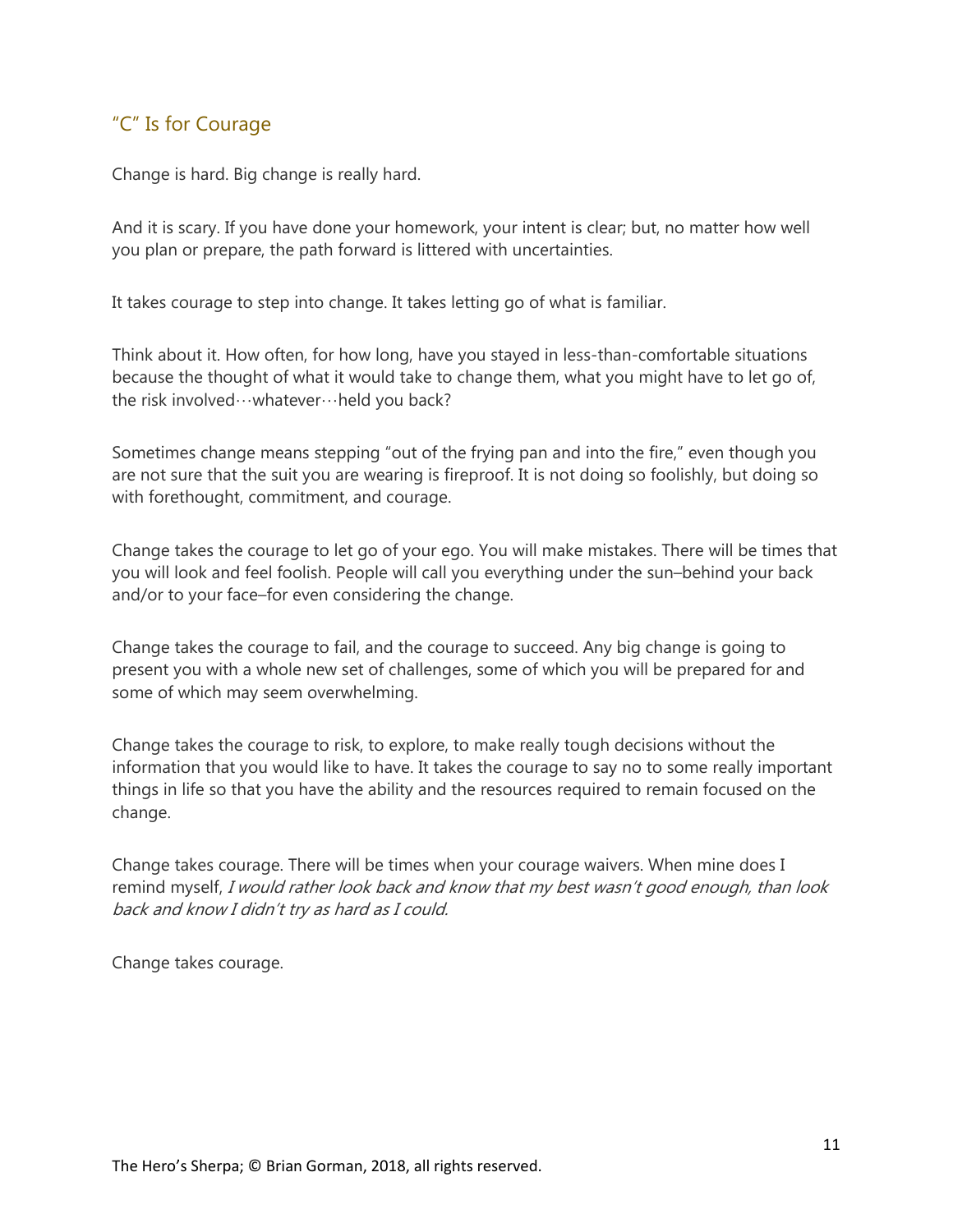## <span id="page-11-0"></span>"D" Is for Discipline

For the past ten years I have assisted at a workshop for men. Over the course of two days, the participants develop a deeper connection to themselves as they explore a number of aspects of their lives. For me, these weekends are meaningful both for the service I am able to provide to others, and for the reflection they foster in me.

Many of the topics we address draw different responses from me at different workshops. One consistently draws the same answer. The instruction is to discuss the gifts you received from your father. While there are many, the one that is always at the fore for me: Self-Discipline.

Both of my parents worked. By the time I was in junior high school, I worked after school as a bicycle delivery boy; while I kept my tips, my earnings (\$0.35 for in-town deliveries, \$0.50 for out-of-town) went directly into a college fund. I began working at Boy Scout camp in the summers when I was 14 or 15. My siblings and I shared chores at home: dishes, garbage, walking the dog, housecleaning, taking care of the yard. There was homework, Boy Scouts, church and acolyte service on Sundays.

This isn't to say I didn't have time to play, or to have fun, when growing up. I certainly did. But it underscores the important lesson that I learned. You need to work in order to achieve your goals. And, doing the work that needs to be done requires a great deal of self-discipline. It is a lesson that I carry with me to this day.

Big changes are tough. They take courage. They also take a great deal of self-discipline. They don't happen overnight. Other important things come up, calling for your time and attention. They require physical, mental, and emotional energy…sometimes every ounce that you can muster. They require the discipline to say "No" to some things so that you can say "Yes" to this one. They require the discipline to make hard choices, difficult decisions. They require the discipline (along with the courage) to take difficult action. They require the discipline to get up each time you fall down, to draw the lesson from each mistake and continue to forge forward.

They also require the discipline of self-care, of setting boundaries, of avoiding burn-out. They require the discipline of celebrating progress along the way, of sharing successes. They require the discipline of reflection. They require the discipline of making time to have fun. And, they require the discipline of getting "back to the task at hand."

## <span id="page-11-1"></span>Discipline 2.0

We have talked about some of the key elements of succeeding when faced with a major life change: start with what's in your heart; whether or not you initiated the change, take charge of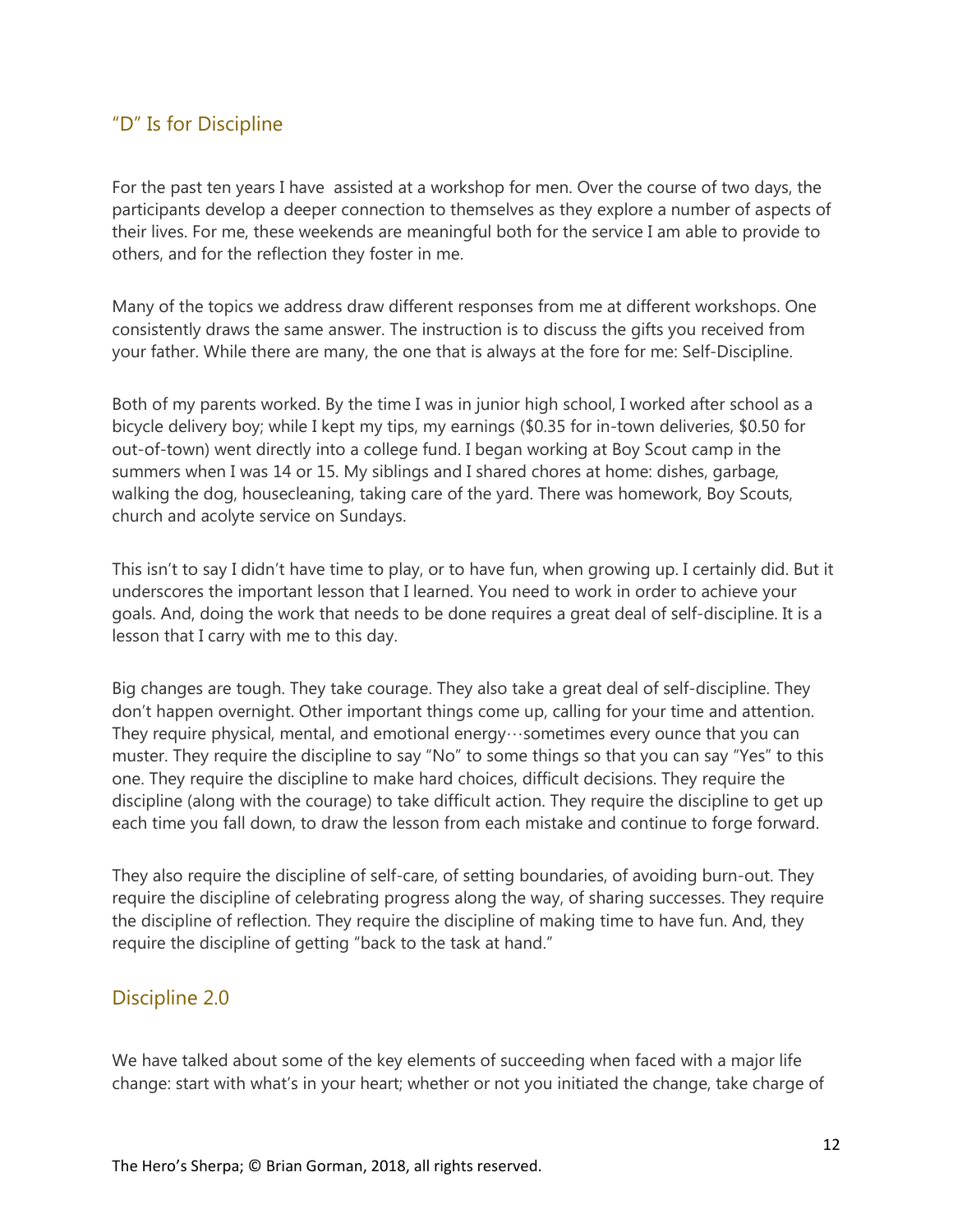how you respond to it; know your anchors, and your relationship to them; focus on what is important, not what is urgent; maintain your equanimity.

#### Now I want to address another key to success: Discipline 2.0.

Working with my clients, I find that some have very little discipline when it comes to actually taking action. Often–though not always–these are the more creative types. They are great at generating ideas, conceiving of new things, envisioning exciting and different futures. However, they never quite get started on the change journey. They come to me with some sense of the change they want to make, though they may be struggling to articulate it. They may know some of the steps they have to take, though they have done little to prepare for–or actually take– them.

This situation surfaces one of the two aspects of discipline I want to address today. It is the part of discipline that we tend to think of most often $\cdots$  He (or she) just doesn't have the discipline to do what needs to get done.

The second aspect of discipline that I want to discuss is no less common, but it is much less often recognized. It is the discipline of honoring our boundaries, maintaining a focus on ensuring that we keep a balance in our lives.

I see this lack of discipline in many ways. I have one client who for years thought she had to be available to her employer 24/7. Another came to me complaining about the lack of support provided by loved ones who were, in turn, complaining about the fact that he worked day and night, seven days a week. There are those who take pride in "burning the midnight oil," or in having "not taken a vacation in years."

If your change is a significant one, neither of these approaches will lead to a successful result. In the first instance, you will find yourself in a constant launch, re-launch, re-launch cycle. In the second, you will end up losing your passion, then disliking, then perhaps even hating the very intent that drove you to initiate the change in the first place.

In both circumstances, the most effective approach is to find and work with an "accountability buddy." In my experience, this role is best filled by someone who is far enough removed to be objective, and someone whom you trust to be direct and honest with you. You want someone who can be supportive of you; who can guide you through the planning process so that you define real action steps if that is what is needed; a person who can work with you to clarify the boundaries if your challenge relates to not honoring them; someone who can help you set realistic goals (whether around moving forward or honoring boundaries); and someone who will–on an agreed-upon cycle–check back in and hold you accountable.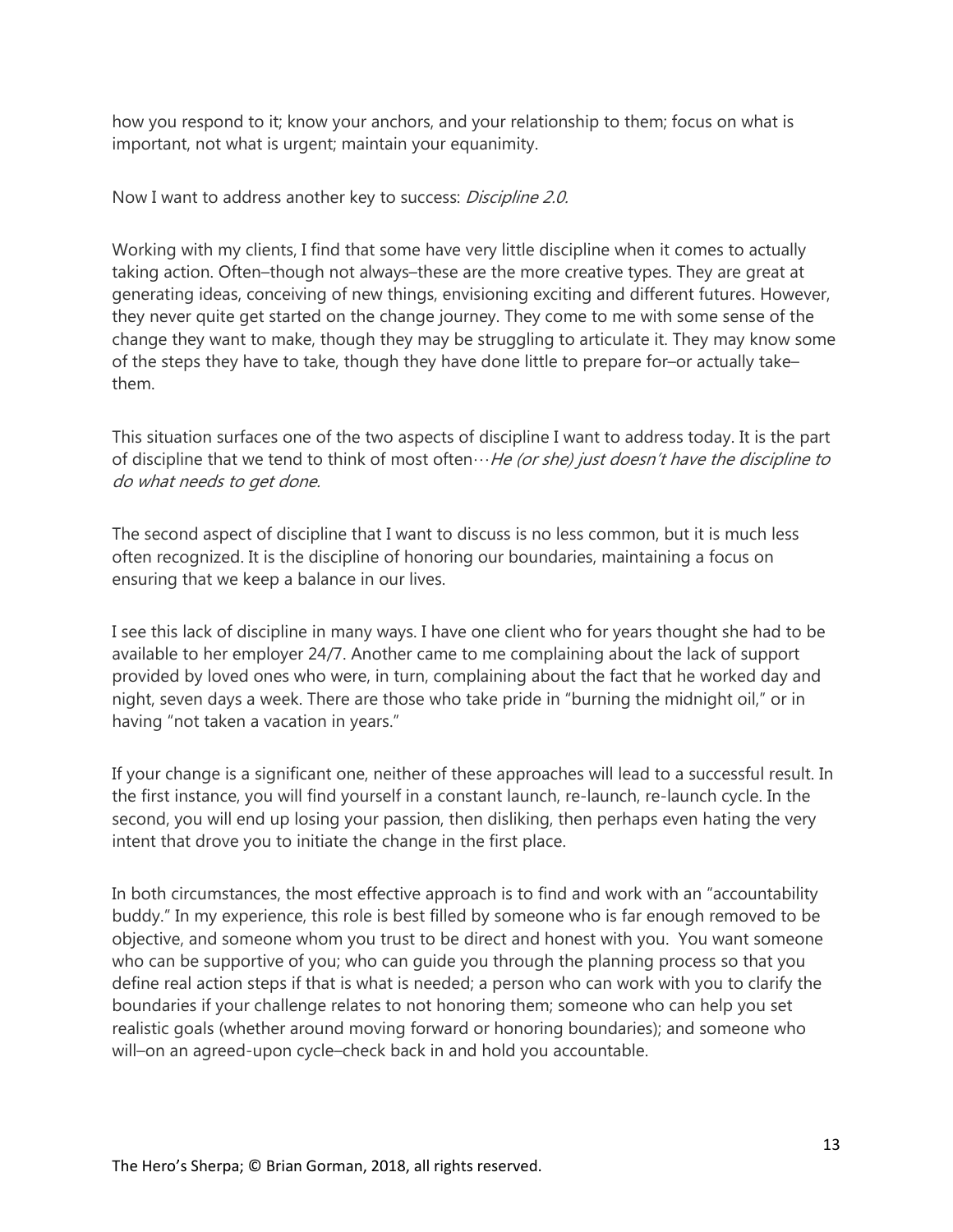When faced with any important change in your life, Discipline 2.0 is vital: discipline to take the steps necessary to succeed, and discipline to ensure that you maintain the equanimity required to keep you from burning out over the long haul.

## <span id="page-13-0"></span>Balance Is More Than Not Falling Down

Be open to action, and to reflection.

Be open to holding on, and to letting go.

Be open to knowing, and to not knowing.

Be open to doing, and to not doing.

In 2007 I took a Himalayan pilgrimage. Over the eight months before I left, I invested in preparing myself for the experience. While those preparations began in the gym, I soon realized that this journey would require more than physical training; it would require mental and spiritual preparation as well.

One day early in my preparations I met a friend for dinner at a Chinese restaurant. When the check came, I opened my fortune cookie. It read,

#### Balance is more than not falling down.

Wherever you are on your change journey, there is an important lesson here. It is a lesson that applies in so many ways that one could probably write books on it. (As my son says, "No worries." I am just going to highlight a few of them, and move on to other topics. I trust you to draw from your own experiences to add to the lessons that I am offering here.)

Just as my pilgrimage required me to call on my physical, spiritual, and mental energy, each change journey makes its own unique energetic demands on us. It may challenge long-held beliefs and practices. It may require us to re-frame our relationship to others, or to work, or to religious or spiritual or political beliefs. Whatever the change, it is likely that successfully completing the journey will not be possible with one shift; rather, multiple shifts will be required.

Perhaps you are still committed to that New Year's resolution that resulted in a new gym membership. While the gym may be an important element in losing weight and developing the body that you want, it cannot be the only one if you are to succeed. Doing so may also require you to change your relationship to your body: how you see it, what you expect of it, and/or how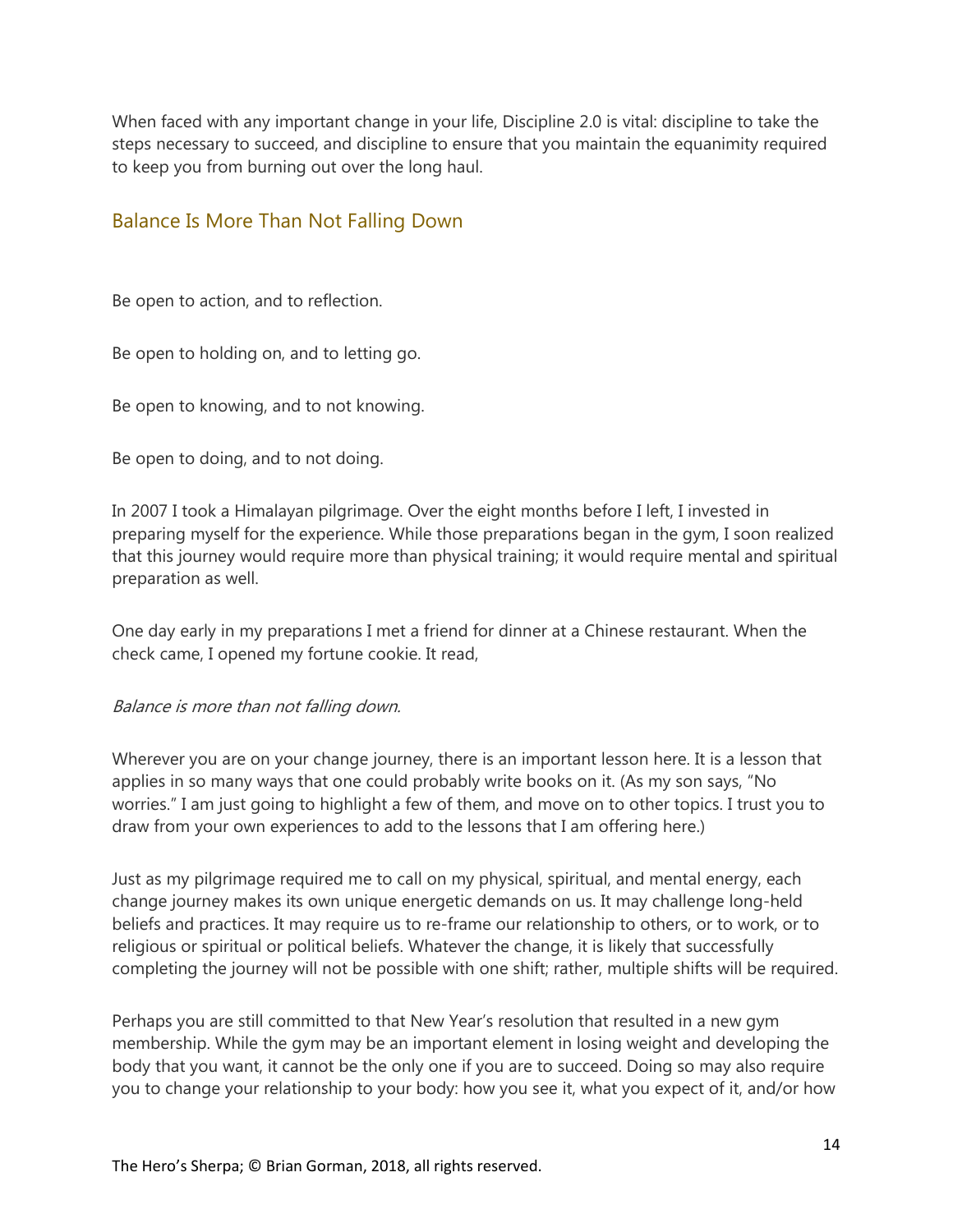you treat it. That's why I have never understood those people who walk out of the gym and light up a cigarette, or the ones who spend their entire workout telling their buddies about how much they drank over the weekend. It's not just about the workout.

#### Balance is more than not falling down.

"Play to your strengths." There is one theory of change that suggests this is exactly the way to go; build on strengths rather than focus on weaknesses. Another suggests that you should focus on your vulnerabilities, or they will undermine your success; manage them as risks, or risk failing.

#### Who is right?

In my experience, both are. When the going gets tough, we each tend to play to our strong suit. Perhaps you're known for making decisions, or taking action, or planning, or anticipating problems, or… And, sometimes your strong suit is exactly what is needed at that point in time.

But sometimes, what is needed is the opposite; sometimes what is needed is your weakness. Perhaps you are strong on reflecting, on finding the solution through a long and deep contemplative process; but circumstances warrant quick decisions and action. Maybe you are known for holding on to things that have had meaning in the past, sustaining traditions or heirlooms, or beliefs; but circumstances call for letting go of these things before the door closes on the opportunity to complete the change.

#### Balance is more than not falling down.

Do you know your strengths, and your vulnerabilities? Do you consciously choose when to call on each?

Are you at the action gym, or the reflection gym, or the decision gym, becoming the ever-moremasterful exerciser of your strengths? Or, are you at the action gym, or the reflection gym, or the decision gym, working on your vulnerabilities to bring them more into balance with your strengths?

#### Balance is more than not falling down.

Balance is *both* leveraging your strengths, *and* strengthening your weaknesses. It is knowing the full range of resources that you have available to you, and calling on each when appropriate.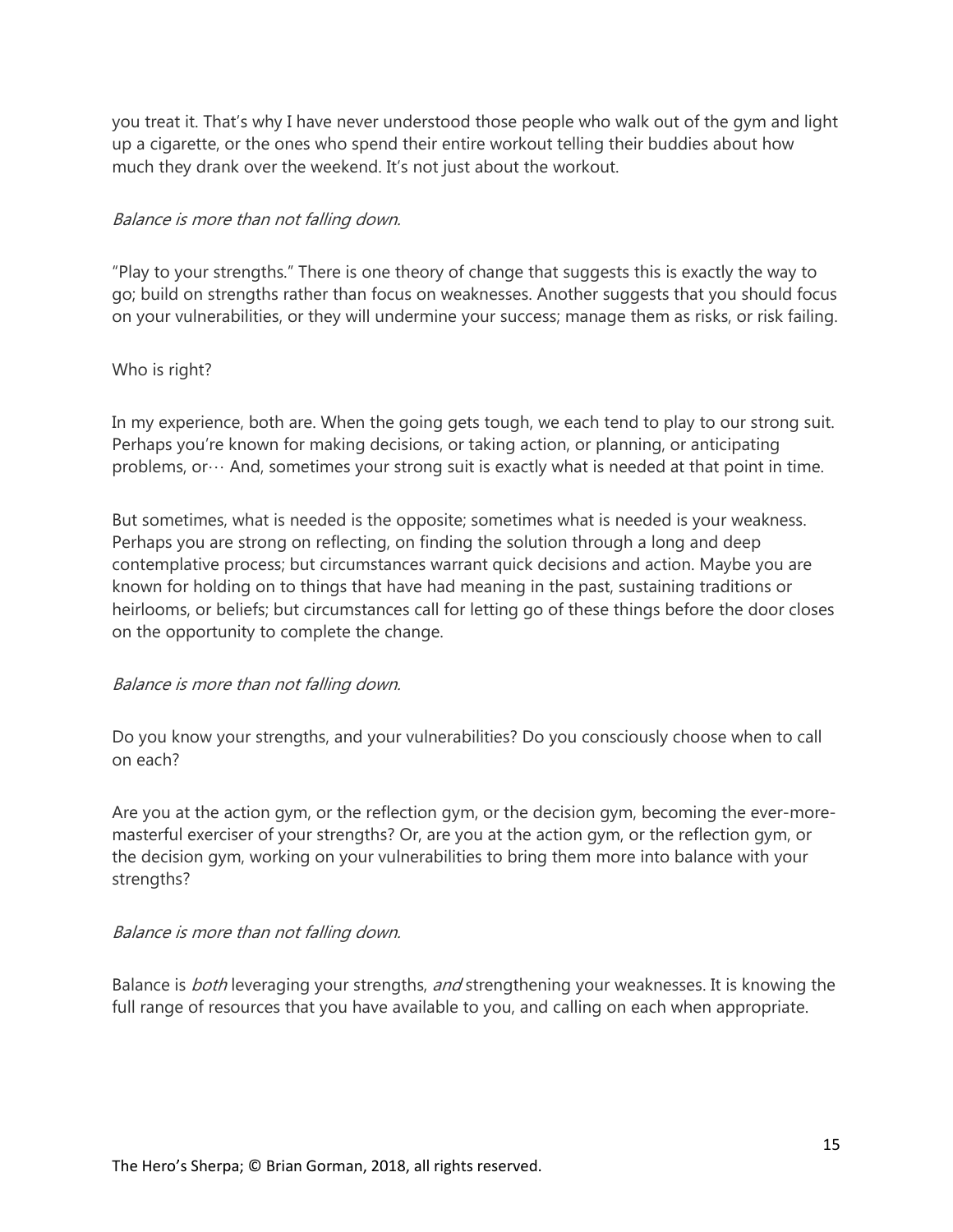Balance is being open to action, and to reflection. Balance is being open to holding on, and to letting go. Balance is being open to knowing, and to not knowing. Balance is being open to doing, and to not doing.

Balance is more than not falling down.

## <span id="page-15-0"></span>Don't Get Dizzy When you Are in the Loop of a Crisis

Is it good to be "in the loop" during a crisis?

a) Yes

b) No

c) It depends

The correct answer is c, "It depends." Certainly if you are talking about awareness loops, or focused loops, or communications loops, it is a good thing. But when we are involved in change, there is another loop that we have to be careful to avoid: the urgency loop.

There is nothing that spurs us into action like an immediate crisis. Unfortunately, cortisol sets off the alarm, and our actions tend to be "fight, flight, freeze, or appease." We've all witnessed, heard about (and maybe even perpetrated) a few or more such responses along the way…frenetic flurries of disconnected and incomplete activity; rants, whether at the person or situation we see as the cause of the crisis or those who are trying to be supportive of us; "jags," "benders," or "binges" (depending on your generation and substance of choice). When the first set of actions doesn't seem to be taking root, another spins out, and another. It can be dizzying at best!

The kinds of crises that drive substantive changes in our lives aren't addressed in minutes, days, or weeks. It can often take months, or even years, to move through and reach the outcome we have been working toward. So, for me, knowing this–and being conscious of it–is my first step in addressing a crisis, whether caused by me or driven from the outside.

#### Don't let yourself step into the urgent action loop!

Many years ago I learned a simple and effective tool; if my memory serves me, it was offered by Stephen Covey. Draw a simple four-cell matrix, two boxes high by two wide. I label the horizontal axis "Urgency" and the vertical axis "Importance." Along each axis there are only two measures, "low" and "high." As I begin to jot down "what I need to do," I put each item into one of the four cells ranging from low urgency and low importance to high urgency and high importance.

The secret sauce: focus on importance, not urgency!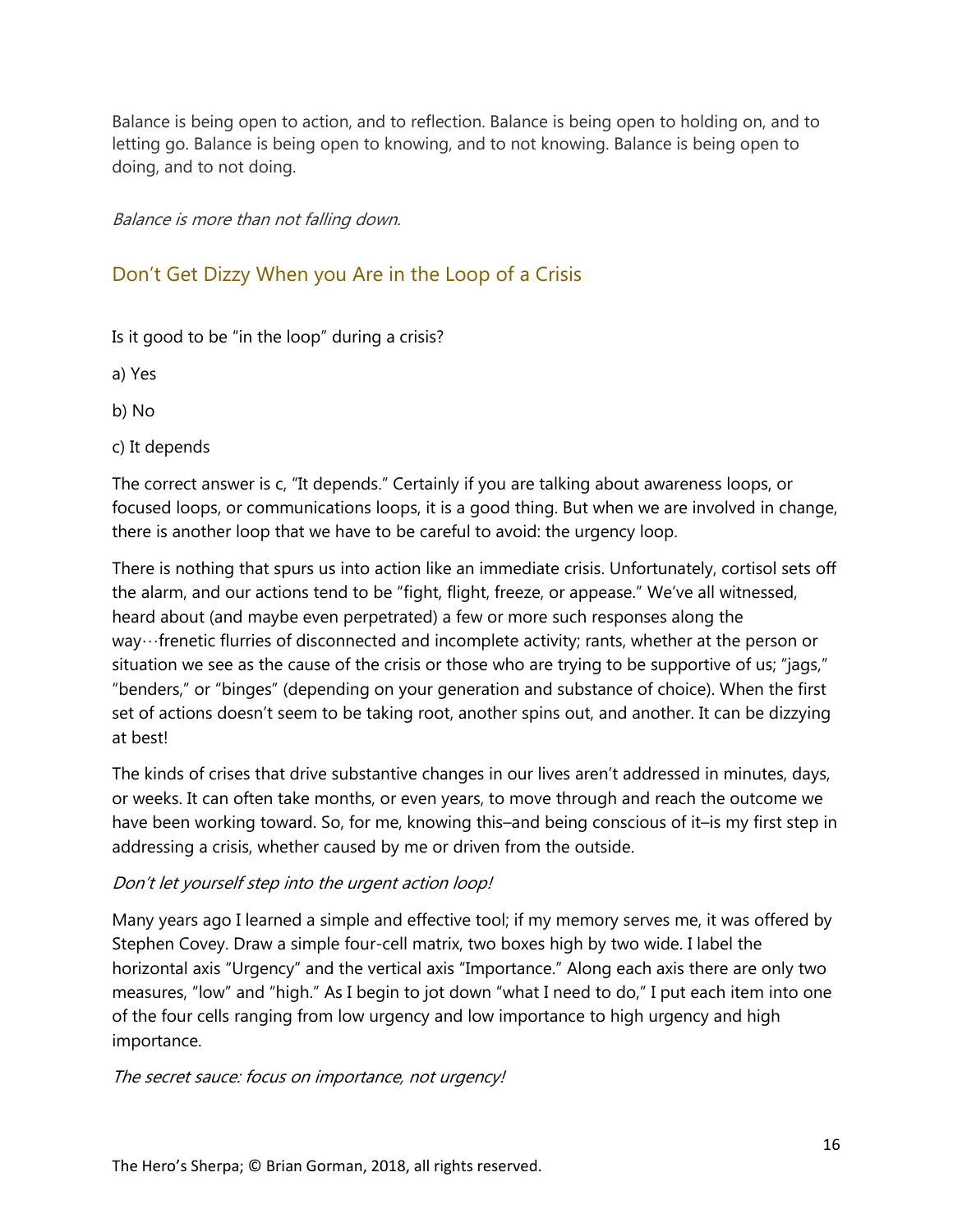After all, if it is urgent, but has no importance, why attend to it when there are important things to be done? That is why reminding myself that a crisis isn't resolved in a moment is so important; it helps me to avoid the impulse to "fight or flight." I have found this technique effective for myself and others, whether it is the "crisis" of getting out a term paper, or the crisis of first receiving devastating personal news. And, it is something that doesn't take training, or practice, or years of experience to apply.

PS: The matrix works great on any change, not just crises; it also can bring value to your day-today activities.

## <span id="page-16-0"></span>How Are You Showing Up?

How did you show up today? What about yesterday? Is there any reason to expect that you will show up any differently tomorrow?

During change, how you show up makes a difference for the journey, and for the outcome. It makes a difference for you. And, it makes a difference for those who are influenced by you– whether formally or informally–along the way.

## <span id="page-16-1"></span>Super Hero

The super-hero is often a Type-A. He arrives with all of the answers, with the strength to do whatever it takes, and with no time to waste. If there is any emotion, it is generally anger: anger at mistakes others make (he doesn't make mistakes); anger at things not going according to plan; anger at counsel he doesn't want to hear.

Super-Heroes may make good protagonists in film and pulp fiction. They do not make good change leaders or facilitators. If you are engaged in a big change, you are not going to be able to anticipate everything; you won't have all the answers. Others will make mistakes. So will you. Time is well spent in reflection, thoughtful consideration, and serious dialogue, not constantly racing forward. Sometimes the best advice you can get is absolutely what you wish you weren't hearing. Real change can generate anger. But it also generates laughter, tears, joy, sorrow…the full gamut of emotions comes into play along the way.

#### <span id="page-16-2"></span>Preacher

The preacher sees the change as affecting others. "You have to change," she extols every chance she gets. "This isn't going to work unless you get on board." People listen to preachers. Then, sometimes, they ask questions. They ask, "Don't you have to change too, Preacher?" They ask, "Is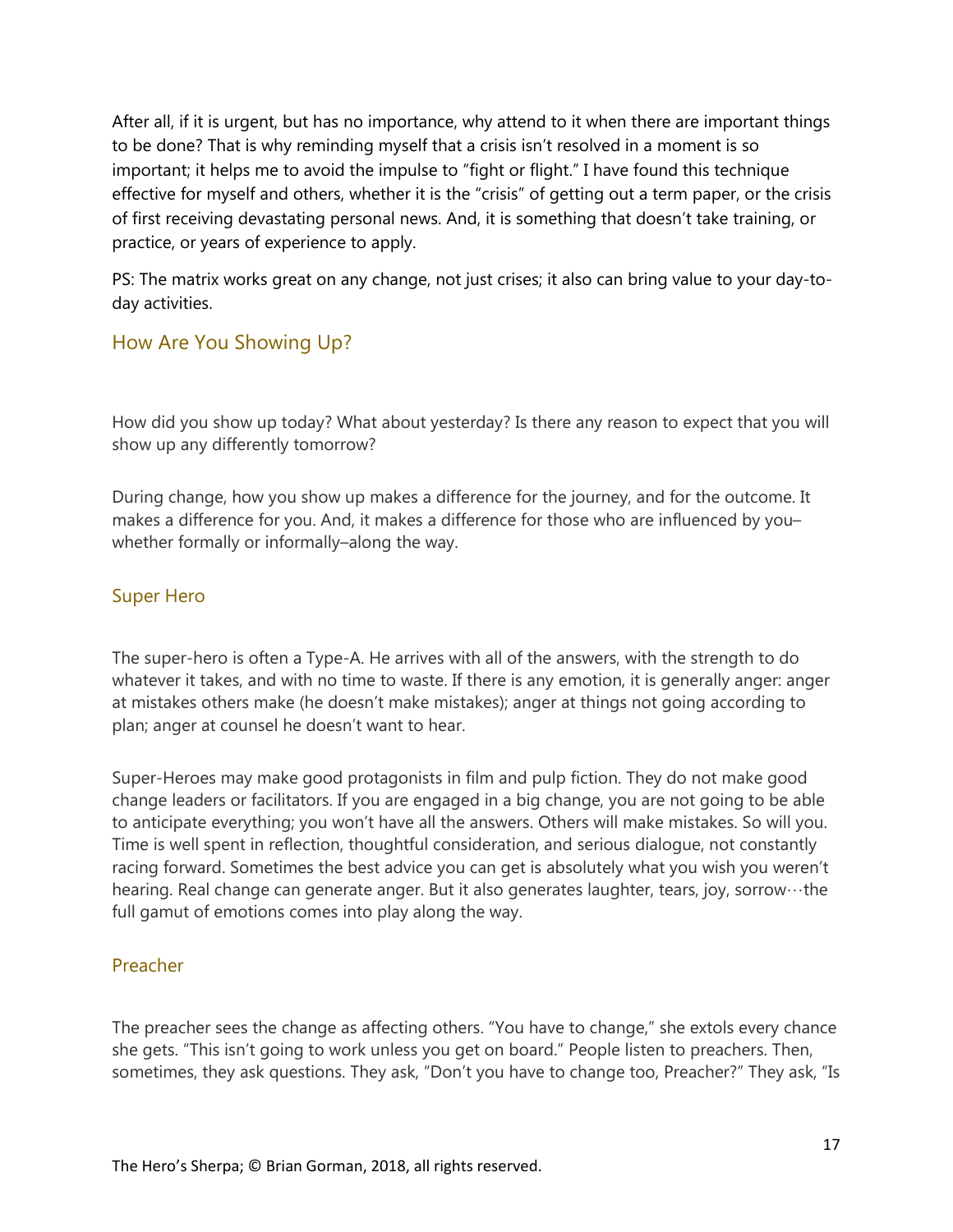this, 'Do as I say, not as I do'?" They ask, "Why does all the change roll downhill?" Big change isn't just about everyone else. If it's your change, it has to start with you.

## <span id="page-17-0"></span>**Teammate**

He wants everyone to feel like they are part of the decisions, not just part of the execution. He huddles for hours, listening, exploring, questioning, waiting for a decision to emerge. When it doesn't, he schedules the next huddle. There is a role for the team in the change. And, there is a role for the leader. As a change leader, you need to listen, explore, and question. You need to seek out the counsel of the best and the brightest. And, you need to lead. You need to make tough decisions. You need to move the change forward.

## <span id="page-17-1"></span>Charismatic

People will follow her to the ends of the earth. She has that undefinable characteristic about her that draws people in and holds them there. She can lead them to a spectacular success, or to a devastating failure; they'll follow her anywhere. Unfortunately, that's not what you need. Yes, you want people to follow your lead. But you don't want them to do so blindly. You want them to question, to challenge, to voice their concerns so that you can address them. You want them to point out when you are about to make (or have made) a wrong turn. You want them committed first and foremost to the future, to the successful execution of the change, not to you.

Clearly, there are other ways to show up during change. Some will contribute to a successful journey; some will not. Here are some ways you might consider as you think about how you show up.

- Courageous
- Disciplined
- Focused
- Committed
- Reflective
- Engaged
- Empathetic
- In touch
- Decisive
- Positive
- Equanimous
- Passionate

What other ways might you consider showing up?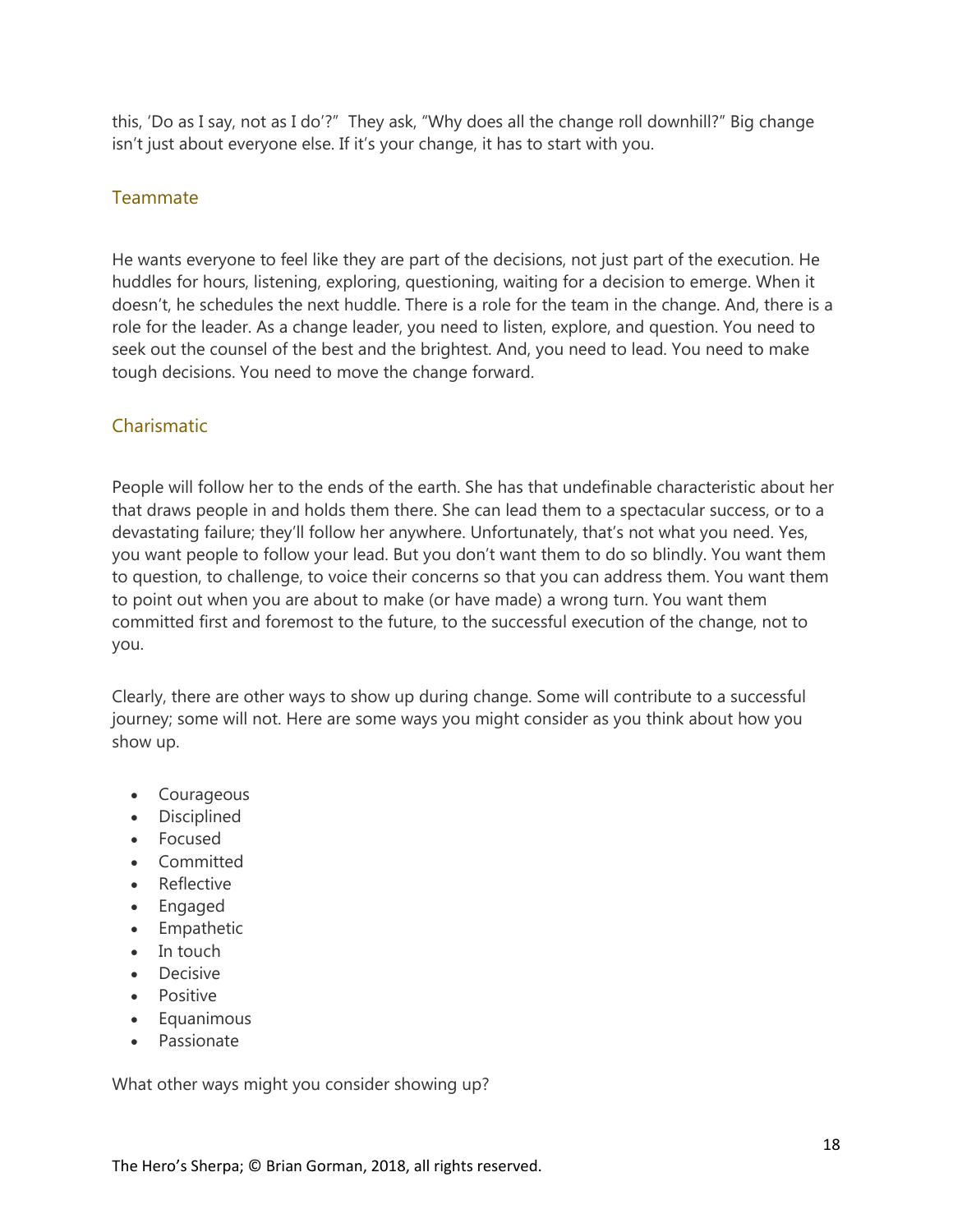## <span id="page-18-0"></span>How Is Your (Change) Hearing?

Most of the time when people talk about change communication, they focus on what you are or should be saying. A good change coach, mentor, or change practitioner will also talk about the importance of having open communications channels, and about fostering dialogue. What is generally missing in discussions about change communication, however, is a focus on listening.

If you are responsible for the execution of a change, no matter what the setting or your role in it, you cannot succeed without listening, and hearing. While the listening and hearing I will describe in a moment are always important, they take on oversized importance during change.

There are three things that you should always be listening for.

## <span id="page-18-1"></span>1. Listen for what is putting your change at risk.

Previously we have talked about the importance of taking counsel from people that tell you what you need to know, not what you want to hear. This is not about being paranoid; it is about being sure that you have every bit of information that you can get to inform your decisions. You need to not only empower people to tell you the bad news, you need to encourage them to tell you early. As I described earlier, one of my mentors refers to this as a "red is good" culture; it is good when risks are raised early, and leaders act to mitigate them. Hearing the bad news early gives you the best opportunity to mitigate it without jeopardizing your change.

#### <span id="page-18-2"></span>2. Listen for what is not being said.

During major change, resistance is inevitable. If you don't see it, one of two things is taking place. Either it is underground, or you are going through the illusion of change rather than actually making progress.

Resistance happens. Hear it. Hear what it has to say. It is the voice of resistance that will surface many of your risks, and offer many of the solutions to mitigating them $\cdots$ if you hear it.

In order to both listen for and hear resistance, you need to slow down the conversation. All too often, when we listen we are in the process of formulating our response as the other person is speaking. We are hearing our answer take shape before we hear–or fully grasp–what they are saying.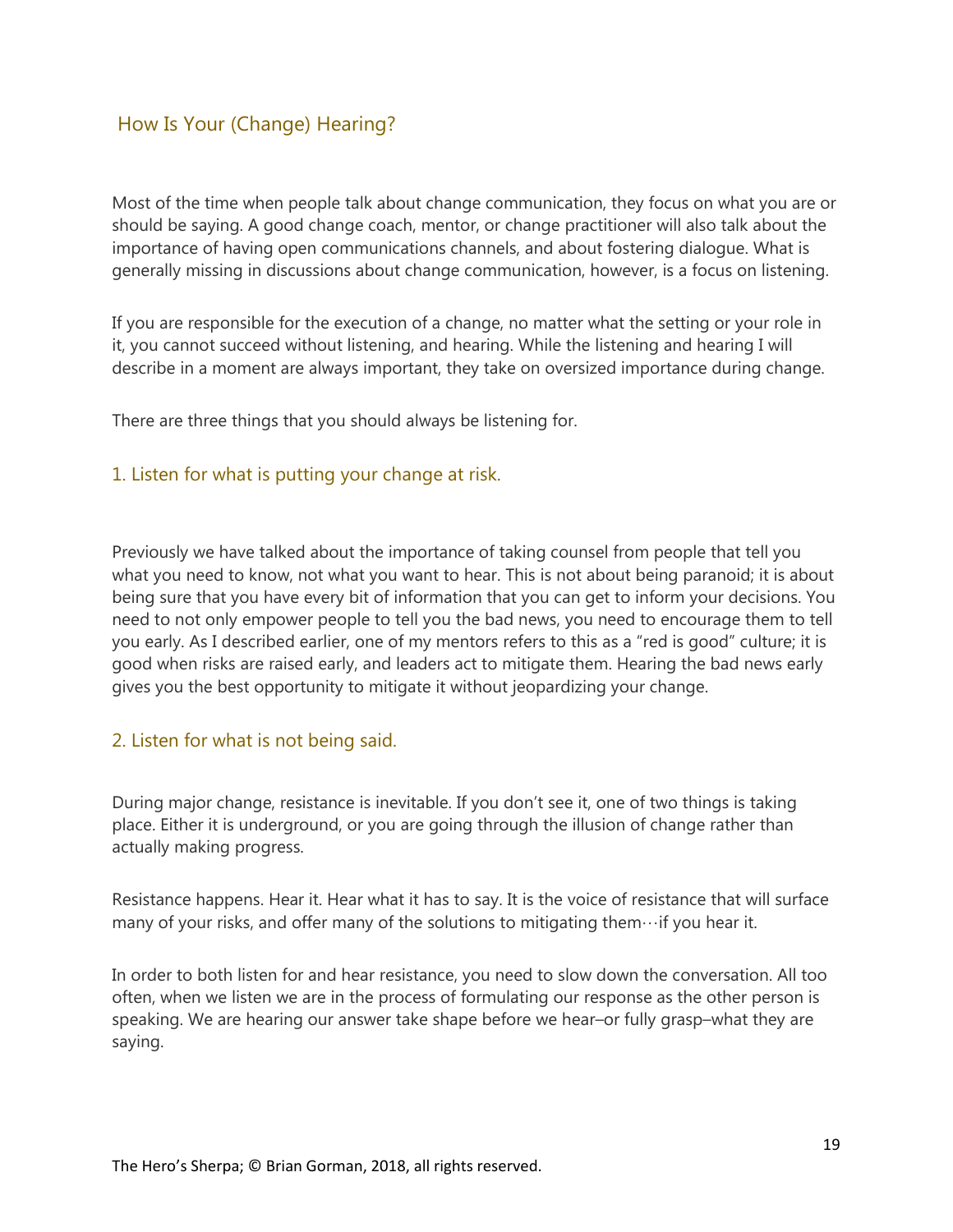Listen, and ask clarifying questions. What do you mean when you say that? Can you help me understand why? What are you seeing or hearing that leads you to that conclusion? What are you not telling me? Etc.

## <span id="page-19-0"></span>3. Listen for the seeds of success.

There is a wonderful line in the song *Anthem* by Leonard Cohen. "There is a crack in everything. That's how the light gets in."

A lot of your focus during change is on the struggle, on the risks, on the challenges. It has to be; those are all part of big changes; you ignore them or give them short shrift at your own risk.

But don't let that be your only focus. Also listen for the seeds of success. Where are those cracks? Where is the light getting in? Where are the seeds of success being planted?

You need to listen to them, because at first they may seem very small. Too often we tout the milestones: we're on budget, we've run the training programs, we have launched the new benefits package. But we don't see the real seeds of light that say we are on the way to realizing the full results of the change.

Maybe it's a halt in the decline of your bank balance. Or it's a small increase in the number of positive responses to job inquiries. Maybe it's overhearing someone who had been an early voice of resistance now talking up the change. Or, it's knowing for the first time that you have the courage to carry the change through to closure.

Listen for the seeds of success. And when you hear them, shine a light on them. Applaud them. Herald them. Help them to germinate, and to spread.

## <span id="page-19-1"></span>What's Self-Care Got to Do With It?

It's amazing how often our misconceptions take us down the wrong path.

- We think that the way to get ahead is to work harder than anyone else.
- The path to professional success is personal sacrifice.
- Sleeping less will give us more time for productive work.
- Daydreaming is a waste of time.
- We can just "push through it," whatever it is.
- Work is work, and our personal lives are our personal lives.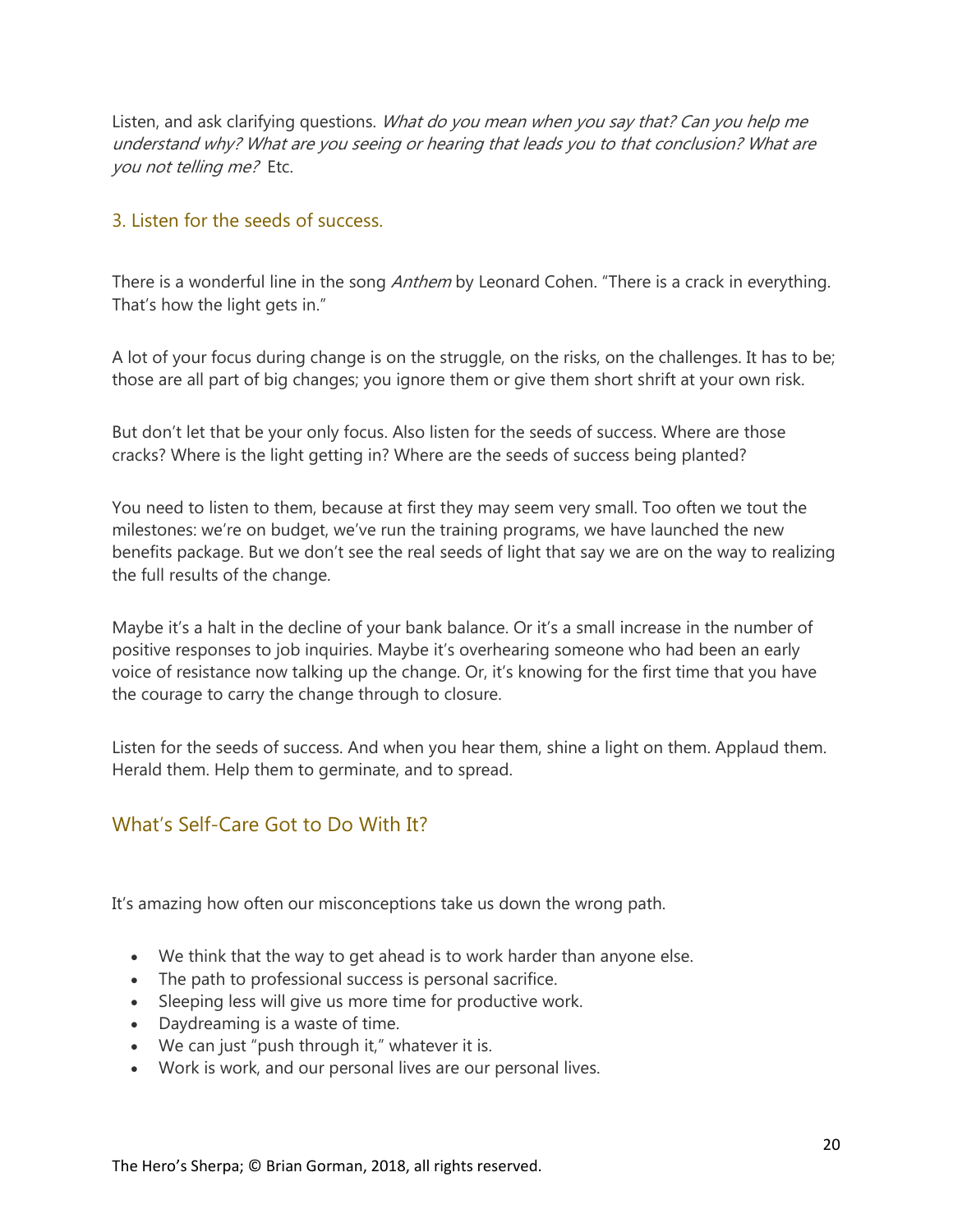#### Wrong!

The truth is, we know that getting ahead isn't about working harder than anyone else. Personal sacrifice can be taken to extremes, damaging or destroying our relationships and our support networks. Sleeping less not only leaves us tired; it can leave us with the same functional ability as if we were intoxicated. Allowing ourselves to daydream can open the door to creative, innovative solutions to problems that hours of holding our heads in our hands while staring at a blank page (or screen) failed to yield. Pushing through may work sometimes; it is far from a strategy for success. And, as much as some of us would like it to be the case, we are not separate people at work and at home. What happens at work doesn't stay at work any more than what happens in Las Vegas stays in Las Vegas, and vice versa.

All of this is to say that, whether you are engaged in a change in your personal life or at work, self-care is critical to your success. Quite simply, when properly practiced, self-care allows our bodies and our minds to perform at their peak. It doesn't mean we won't make mistakes, won't get tired, won't ever be angered, or disappointed, or feeling down. It does mean that we will experience these things less often, and recover from them more quickly.

There is no "one size fits all" guide book for self-care, though many authors have become rich promoting their own versions of it. What I can offer you is guidance on things to consider as possible elements of your self-care regimen.

#### <span id="page-20-0"></span>Find–and Maintain–Your Balance

As I said at the start of this section, "balance is more than not falling down." There are many aspects of balance to work on: personal and professional; alone time and time with others; working and relaxing; sleep and awake; physical vs. mental activity; etc. Maintaining balance is a dynamic process. Not every workday is eight hours; not every weekend is entirely under your control. For this reason, it is important to be mindful of when you are in, and out of, balance. It's all too easy to slide more and more out of balance until all aspects of your balance are askew.

#### <span id="page-20-1"></span>Know Your Stressors, and How to Counteract Them

Some of the things that cause me tremendous stress might be invisible to you, and vice versa. Being aware of what causes you stress, and acting to reduce it, are critical components of selfcare.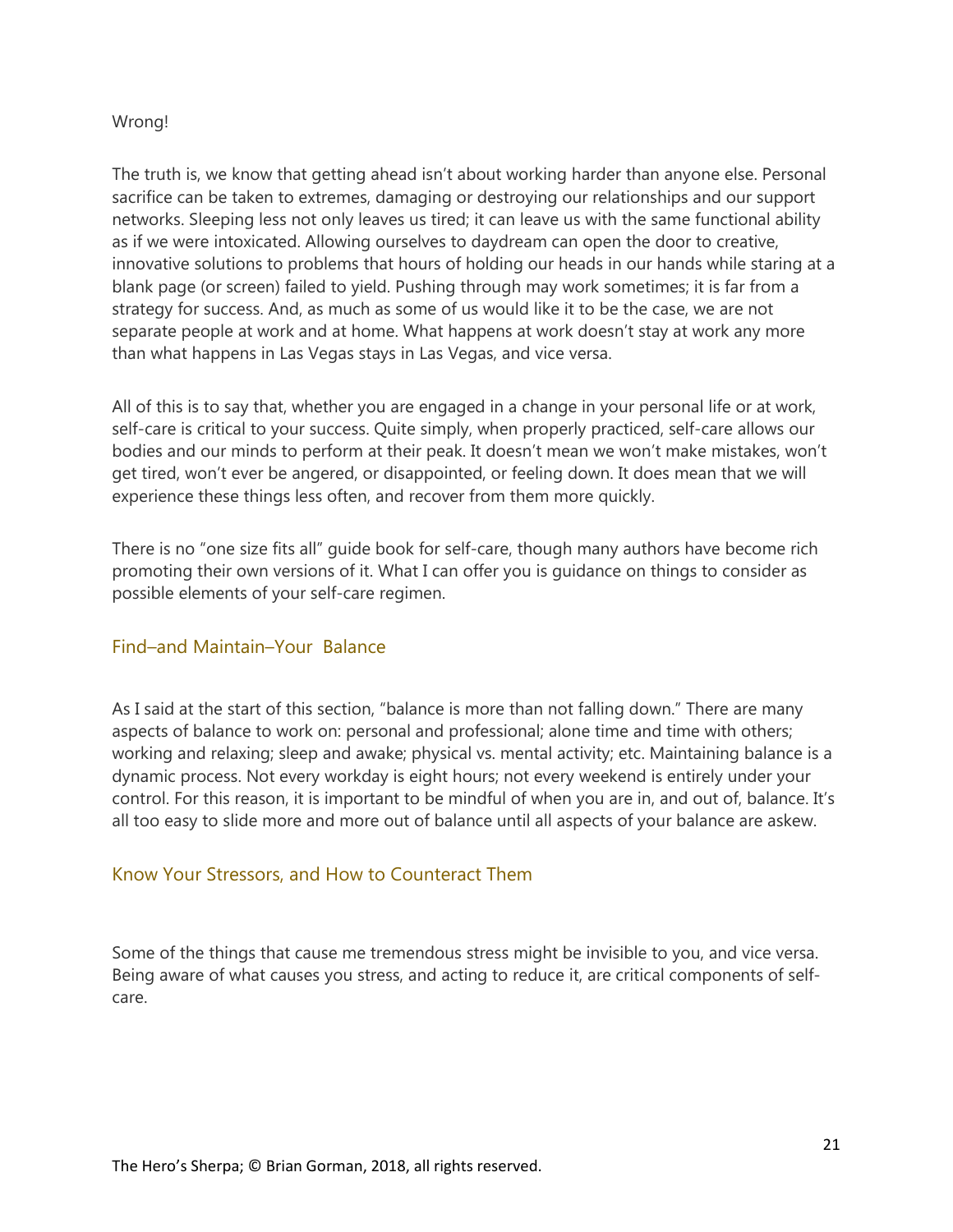#### <span id="page-21-0"></span>Eat, Sleep, and Exercise

While these elements of daily living also fall into the "find your balance" description above, it is worth calling them out on their own. Healthy eating, proper sleep patterns, and judicious exercise all contribute to developing and maintaining your well-being.

#### <span id="page-21-1"></span>Develop a Routine

Routines are important contributors to self-care in numerous ways. They free up mental energy; they allow you to ensure that critical elements of care (e.g. eating, sleeping, and exercise) are taken care of; overall, they allow the day-to-day to be less demanding and stressing. Contrary to what some people think, a routine doesn't have to make life boring; I have one client who sets aside time regularly by holding it on her calendar as "WFIFL" (Whatever Fun I Feel Like). One time it may be a movie, another a nap with a book or a walk in the park; once it was a trapeze lesson!

#### <span id="page-21-2"></span>"Take a Break"

Big changes are tough. No matter how much self-care you put into it, they still wear us down. Just like athletes allow themselves time for recovery, we need to take a break from time to time to re-energize ourselves. This can be a good time to reflect on where we have been and the journey we've traveled; to laugh at some of what has happened along the way; to celebrate our achievements; and to prepare for the next part of the journey.

#### <span id="page-21-3"></span>Don't Walk Alone

Too many of us pass judgment on ourselves, fostering the unrealistic belief that we should be able to handle anything and everything ourselves. Men tend to do this more than women; think getting lost and stopping to ask for directions, or not. We see asking for help, or sharing our challenges with others, as a sign of weakness or incompetence. I, for one, see it as a sign of strength, of maturity, and of honesty. Even the gods of ancient Greece had flaws and weaknesses. None of us is super-human. If your change journey is big, find someone to walk it with you. Look for someone who is objectively invested in your success; who will speak clearly, directly, and truthfully to you; and whom you respect.

#### <span id="page-21-4"></span>Have a Sanctuary

Each of us needs a sanctuary for our self-care. For some people, this is a place of religious worship: a temple, a mosque, or a church. Others find it in nature. Mine is on my yoga mat and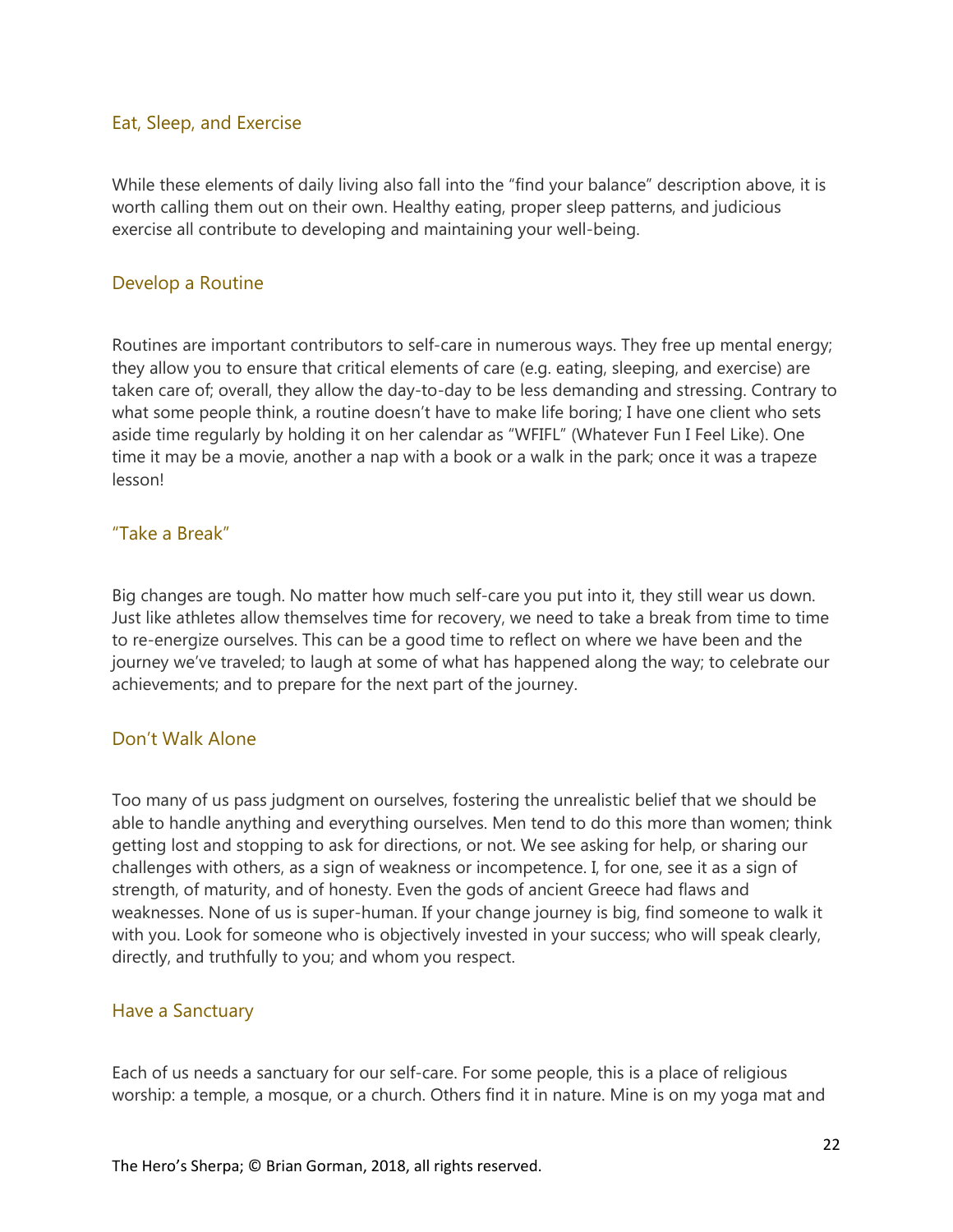prayer bench; my son's is at the gym. Finding and staying connected to the spiritual side of yourself is an important element of self-care.

## <span id="page-22-0"></span>Laugh

Really laugh. Belly laugh. Startle the people down the hall laugh. If you don't believe that "laughter is the best medicine," read Anatomy of an Illness by Norman Cousins. Laughter is healing. Don't be afraid to laugh. Don't hold in the laughter. Laugh.

## <span id="page-22-1"></span>Lesson from a Landslide

Earlier I made reference to the Himalayan pilgrimage that I took in 2007. I thought that I would take this opportunity to share one of the lessons that remains deeply ingrained in who I am, and how I attempt to show up every day. Below is the original blog entry, written in real time.

Traffic. Flooded roads. Travel delays. I am sure you have experienced them, as have I. However, never have I experienced them in the same way as in India.

Shortly after leaving for Gangotri, we find that the road ahead is blocked by a landslide. We turn around, and head back a few minutes to the last village we had passed. There is time for breakfast. As we enter the small eatery (I am not sure that I have ever seen an American equivalent), our guide and drivers have already started assisting the proprietor at the stove. Soon we are being served chai, freshly prepared bread, and butter. There is a school located up the hill behind us, and as we eat several boys come in to buy new pens. I am sitting at the front table, closest to the cash register, and observe these transactions. For most, it is a quick exchange, pen for rupees. Then one young boy, perhaps eight or nine years of age, comes in. He must try the pen, then another, and yet another. The clear plastic barrels, the colored caps, the ink are all the same yet he tests each one, comparing the results, before finally settling on one of them. I wonder whether this is a habit that will follow him through life, and how it will serve him.

Breakfast is leisurely. We know that when we get back on the road, it will be open, or it will still be blocked. There is no need to rush to find out.

In fact, we discover that the landslide that allowed us breakfast has been cleared. However, not many kilometers ahead there is another. This one is much more substantial. As we drive toward it we pass a huge bulldozer starting to warm up. It will be a few hours before we see it again. When we travel as far as we can, we pull to the side of the road and park. The parking is a bit random, some vehicles on one side of the road, some vehicles on the other. There are buses of pilgrims, taxis, motor scooters, cars, and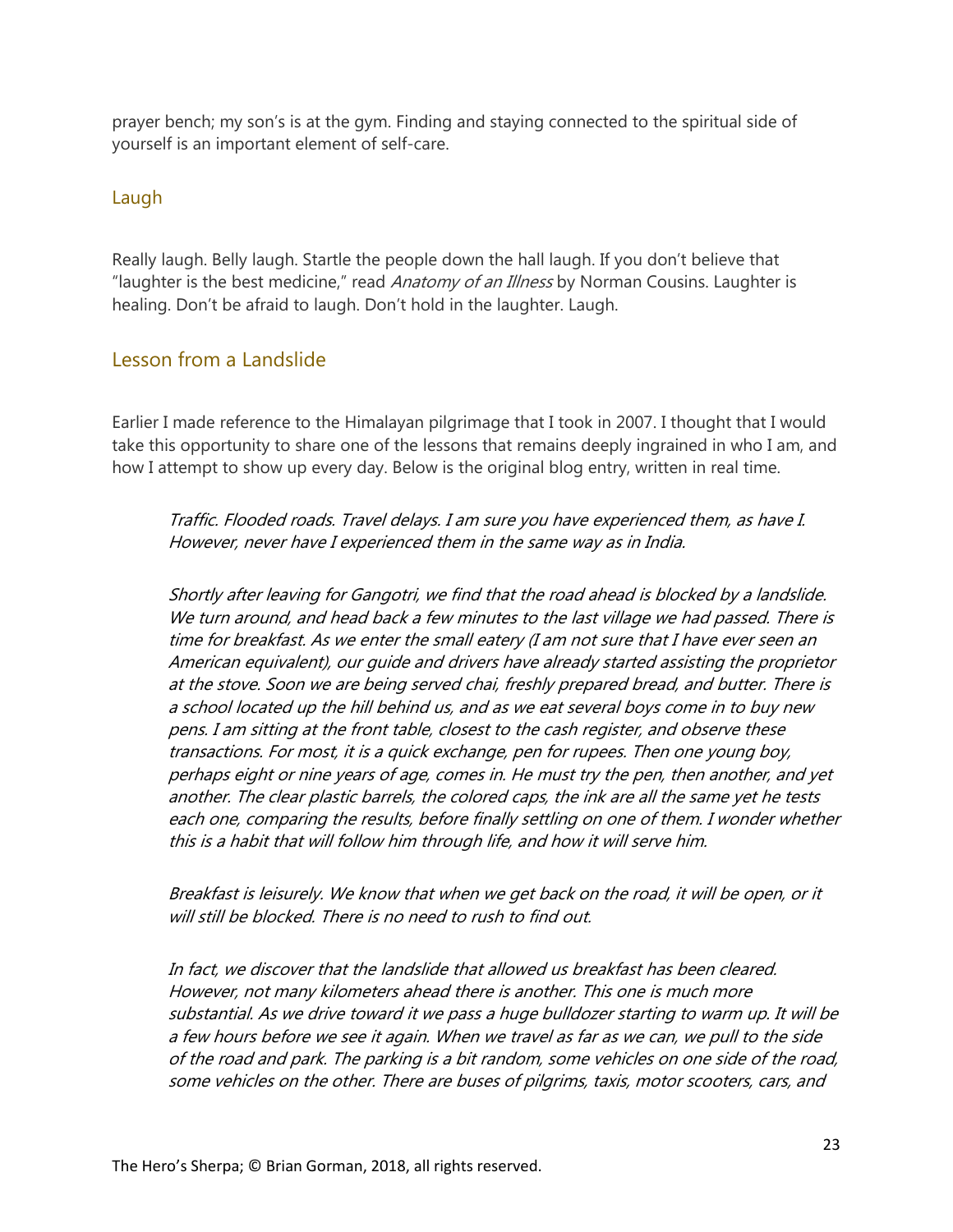trucks. Everyone knows that we will be here for hours. I confirm that for myself firsthand when I walk down the road and see the massive rocks blocking our way.

Imagine this. You have a travel itinerary, a destination. The plan is to drive to Gangotri, drop some gear at a guesthouse, and begin the next trek. Instead, you and hundreds of others will be waiting for a significant period of time on a mountain road, a national highway no less. For us, the experience was very Indian, amazing, and thoughtprovoking.

Some took the opportunity to nap, either in their vehicles or along the rocks on the side of the road. Others read. People walked up and down, stopping to meet others and to talk. We had passed a waterfall shortly before we stopped. The sun was out, so it became a place for people to do their laundry. Some (myself included) set shoes and clothes out in the sun to dry. There was dancing and singing. There were processions of pilgrims. What was missing was the anger, the vitriol, the impatience, the honking of horns, the expressions of rage that such a circumstance would have elicited anywhere I had ever been before.

Eventually, the road is opened. It took a bulldozer, dynamite, and a large road crew. It is 3:10 in the afternoon; we have been here over six hours. People move back to their vehicles and, slowly, our pilgrimages resume. We reach our destination three hours later. Tonight we will spend at a guesthouse in Gangotri. Landslides happen, itineraries change. It is about the journey.

Whether dealing with a major change, or just experiencing day-to-day life, the unanticipated happens. Plans and expectations are disrupted. It is amazing how much emotional (and sometimes physical) energy gets consumed when this happens. So many of us continue to be surprised by the surprises; indignant at the flight delay (or, as I witnessed once, indignant because travelers were delayed getting to the airport by snowy roads and their flight took off on  $time$  without them); frozen by disbelief when the promotion doesn't come $\cdots$ or the divorce papers do. We allow ourselves to be victimized by things we cannot control.

What if, instead, we were able to begin from a point of acceptance for what is? There are surprises; flights are delayed, even in the best of weather, and do depart on time even during storms; sometimes we don't get the job; sometimes relationships end.

I learned to play pinochle from my grandparents. My grandfather taught me, You can't control the hand you are dealt; you can control how you play it. Spending six hours on a national highway in India waiting for a landslide to be cleared brought that lesson home to me more deeply than it had ever touched me before. And, while it isn't always easy, it remains a lesson I attempt to apply every day. With the energy that is conserved, I can then look at how–given the circumstances–forward momentum can be restored.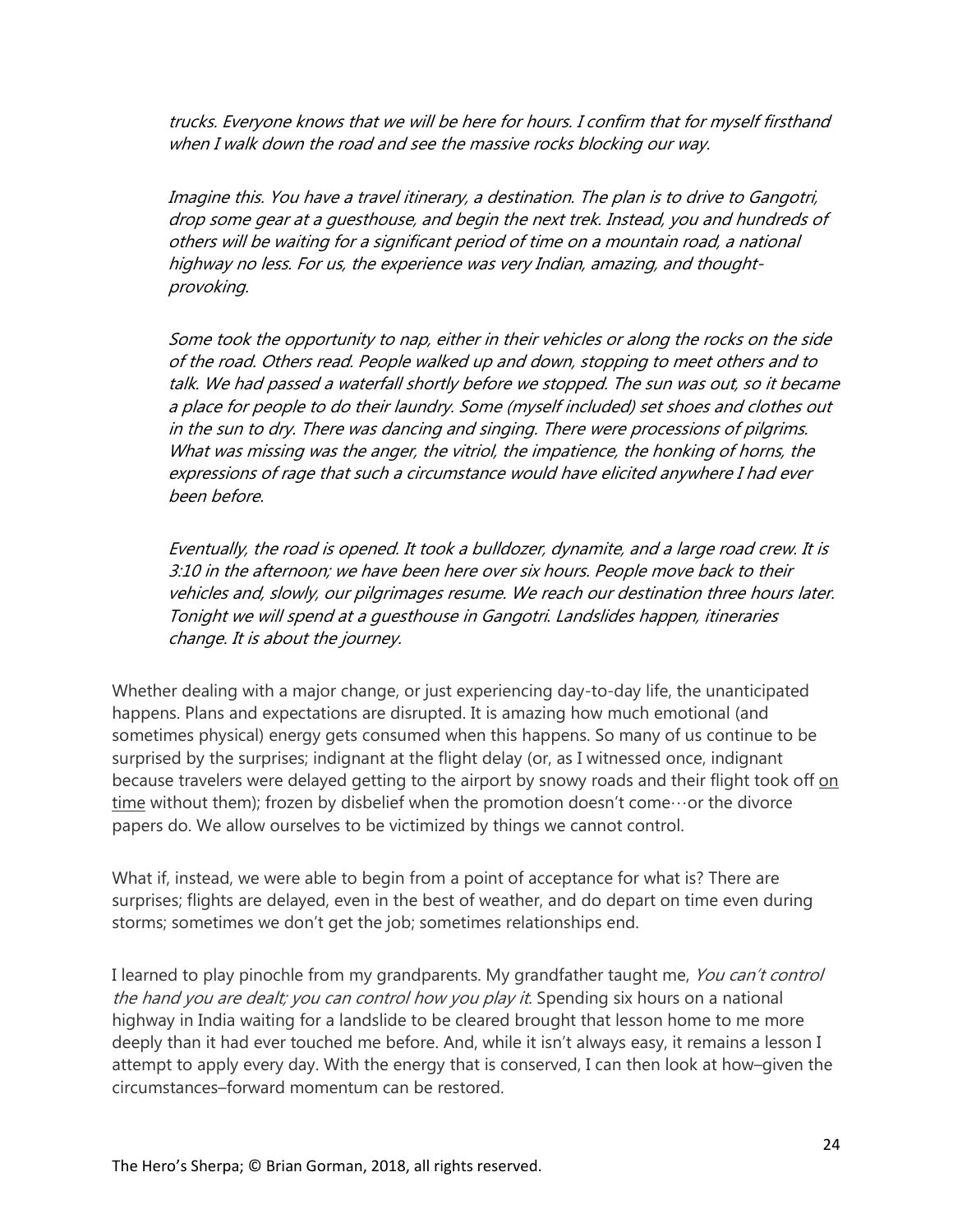## <span id="page-24-0"></span>No Timeouts, No Substitutions

If you know Daryl Conner, you've heard this before. Daryl was my first true change mentor; I am 99.9% sure I heard "No time outs, no substitutions" in my first class with him in 1988. I still "hear" it in his writings and hear it in his speeches and conversations with clients on a regular basis.

#### No time outs, no substitutions.

It's a great sound bite. it conveys at least two important messages in five simple words. But, when it comes to change, what does it really mean? And, is it true?

#### <span id="page-24-1"></span>No Time Outs

I interpret this part of the statement in two different, and complementary, ways.

First, you can't take a time out from change…Many changes that affect you will continue to move forward, whether you engage with them or not. Social change–while it often feels like it is crawling for those engaged with it–is ongoing. Change in our organizations is a constant; this means for most of us who are other than self-employed, unemployed, or retired, we need to change to align with what our organizations are expecting of us, or we need to change the organization we are aligned with. Likewise, we experience some level of change in our personal lives, if only to keep up with those social and organizational changes that are shifting the world in which we live.

Then there are changes in our personal lives that we drive, or that others are driving but which affect us. Our children grow up, go away to school, move home again after graduation (or not) and start their own families. Divorce. Remarriage. New leisure activities, and/or major changes in the ones that we have engaged in for decades due to new technologies, new tools, and/or the demise of the old. A new home, or remodeling and renovation of the old one. The changes that pervade our personal lives are endless, leaving virtually every one of us, at some time or another, wishing we could just "close the door and hide from the world."

This leads to my second interpretation of "No time outs." We all know someone who has, at least to a significant degree, "closed the door and hid from the world." The problem with doing so for any period of time is that you end up causing yourself major change and stress in a totally unanticipated way…as you remain relatively static, the world around you continues to change. Inevitably, you become more and more isolated from that world as it becomes more and more distant to you.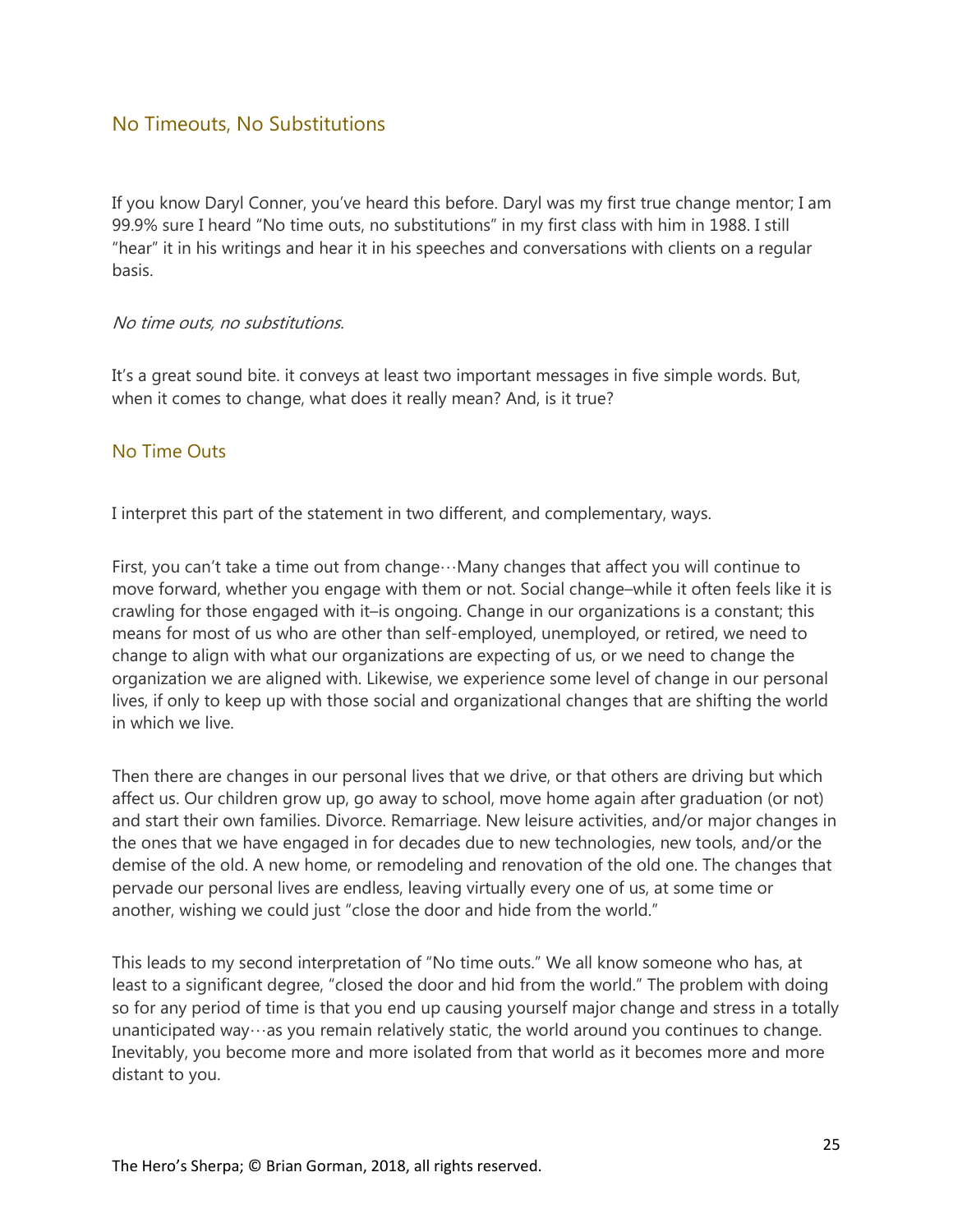#### It's true. When it comes to change, there are no time outs.

## <span id="page-25-0"></span>No Substitutions

If you are touched by a change, you have one or more roles in it. Your role, or roles, are determined by the change and your relationship to it. While different change methodologies use different labels (and sometimes different definitions), there are two broadly defined change roles–"target" and "sponsor"–that I will briefly address here; the role labels and definitions come from the Conner Partners change methodology, but are found in many other approaches as well. As you will see, these roles are independent of the scope of the change (personal, organization, or societal).

The role that you will have, regardless of any other, is that of "target." Every change requires shifts in thinking and/or behavior for one or more individuals, the "targets" of the change. Whether you are initiating the change, advocating for it, or supporting its execution, it is likely that you will have to make changes in your own thinking and/or behavior for the change to be successful. There is no substitution; if you step away from the change–refuse to be a target–we are back to the second part of the "no time outs" conversation above; you are becoming the target of a different change.

"Sponsors" of change are those responsible for communicating the change, and for holding people accountable–through consequences–for its execution. Parents are often sponsors of change in their children's lives; you can't delegate parenting. Sometimes you are the target to yourself as a sponsor. For example, when you make the decision to change careers and return to school, others can cheer you on, or support you by taking over household chores and not disrupting you while you study…but you are the one that holds yourself accountable for whether or not you do study. No one can substitute for you in this sponsor role.

We often talk about change advocates and agents, along with targets and sponsors. To the degree that these individuals are outside of the change, they are replaceable. However, to the degree that they are themselves targets and/or sponsors of the change, there are no substitutions.

#### It's true. When it comes to change, there are no substitutions.

#### <span id="page-25-1"></span>Plateaus During Change: Both Asset and Liability

In *Mastery: The Keys to Success and Long-Term Fulfillment*, George Leonard writes, "If our life is good, a life of mastery, most of it will be spent on the plateau. If not, a large part of it may well be spent in restless, distracted, ultimately self-destructive attempts to escape the plateau."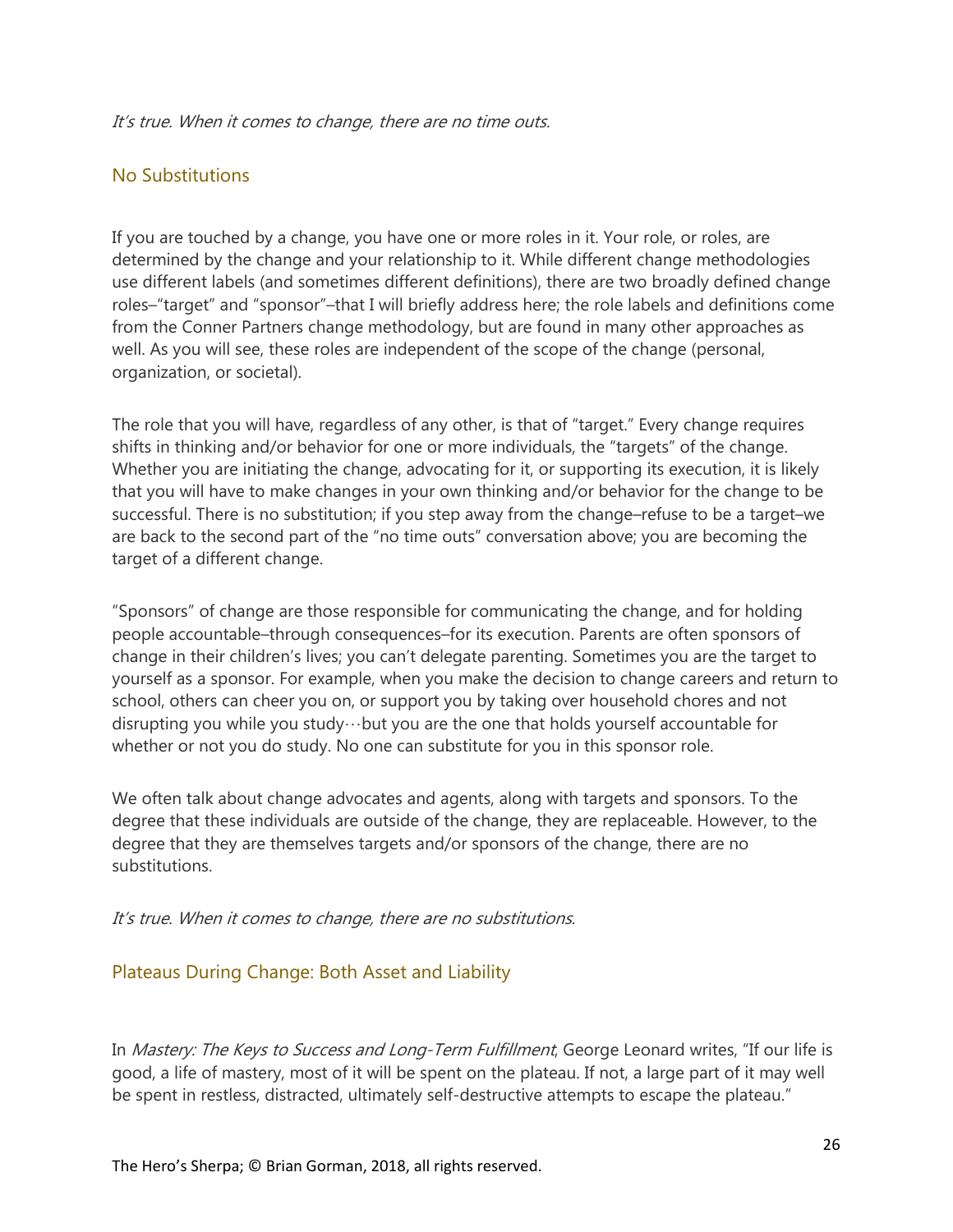But plateaus are not restricted to the mastery journey. Plateaus are inherent in the change journey as well. They can be exactly what we need. And, they can undermine our journey to success.

Plateaus allow us to stabilize, to strengthen our commitment. They prepare us to go deeper, further, higher than we have been able to go before. They are a place to rest in our weariness, and to launch our ascent to the next level.

Too often, however, a plateau can become the final destination. It can be the place where we plant the flag of victory, even though we haven't reached our intended destination. (We make the decision okay, proclaiming *I never thought I would make it this far*.) It can be the place where we stop until we answer all of the "what ifs" that lie ahead. (Of course, they will never all be answered.) It can be the place where our self-doubt takes hold, tying us to less than fully realizing our change objectives (while simultaneously proving itself as justified).

When you are planning your change journey, include your plateaus. Plan them as places to stabilize, to strengthen your commitment. Plan them as places where you prepare to go deeper, further, higher than you have been able to go before. Plan them as places to rest in your weariness, and to launch your ascent to the next level. Then, use them in the way that they are intended… Don't take up residence on the plateau. It is not the destination.

## <span id="page-26-0"></span>Speaking of Communicating...

At the outset we talked about how to create and tell your change story. While this is a critical element of communicating your change, it is not the only one. There are also one-way communication; two-way communication; enlisting; and aligning words and actions. Each has its place when used effectively, and when used in balance. There are blogs, books, videos, guides, and research articles on all of these topics, so we aren't going into any of them in depth $\cdots$  I am, however, going to provide a few key points on each one that can make a significant difference in the success of your change journey.

## <span id="page-26-1"></span>One-Way Communication

One-way communication can be–and very often is–used way too much.

There is a time and a place for the "rally to the cause speech." For a personal change, you may do your telling at the dinner table, or gathered together in the living room. And, whether telling the story in a small gathering or large, it is important that you be fully present with your audience, that you interact with them, respond to them and the ways in which they are responding to you, even as you communicate to them.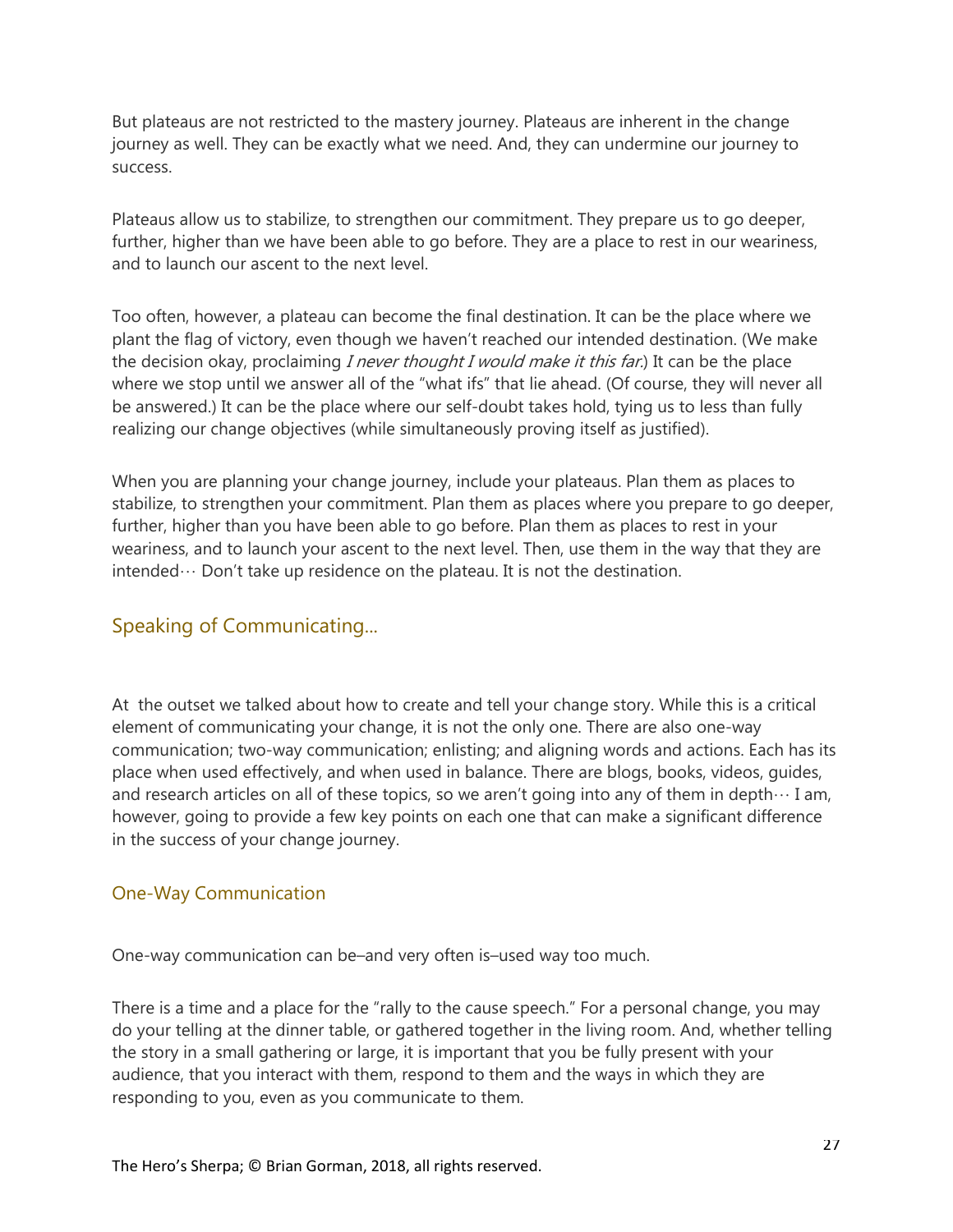Most often, one-way communication takes the form of directives. Sometimes they are straightforward (Get everything on the refrigerator to-do list completed this week), and sometimes they are cloaked in more polite terms *(I would really appreciate it if you would get everything on the* refrigerator to-do list completed this week). In either case, there is no uncertainty about the expectation: complete the work on the list. Directives will often get you compliance; they don't generally do much in terms of building commitment.

However, there is one critically important time when one-way communication–as a precursor to two-way communication–is essential. Ultimately, you are the person accountable for the success (or failure) of the change. You have listened to others, reflected on what is in your heart, and have made the decision to move forward. That decision has to be communicated clearly and unequivocally. This isn't the time for I've been thinking about  $\cdots$  or I was wondering, what if  $\cdots$  It is time for, I have decided  $\cdots$ 

You may want to keep the door open for discussion on how to execute the change; in fact, this is something I would recommend. But, once the decision has been made, you don't want to open it up to question and challenge.

## <span id="page-27-0"></span>Communication Goes Both Ways

It seems so obvious…but it's not. Why are you having the conversation? All too often, the people engaged in a discussion go into it with different assumptions about the roles each are playing and what that means to the outcome.

The most common misunderstanding has to do with decision-making. Why does she ask our opinion? She never listens to us when it really matters! Chatter like this takes place thousands of times a day. It fosters resentment, raises resistance, and eats at credibility. It is also easily addressed on the front end. Be explicit about why you are engaging people in conversation.

I want your advice on a change that I am considering making. I will listen, and will weigh your input carefully…but it is my decision to make.

I have decided that we are moving forward with this change. I know that you have concerns, and it is important that we get them out on the table. I will work with you to figure out how we address them.

Right now it seems that each of us has our own priorities. The result is that we are working against one another, instead of supporting one another. We need to agree on what our priorities are as a couple.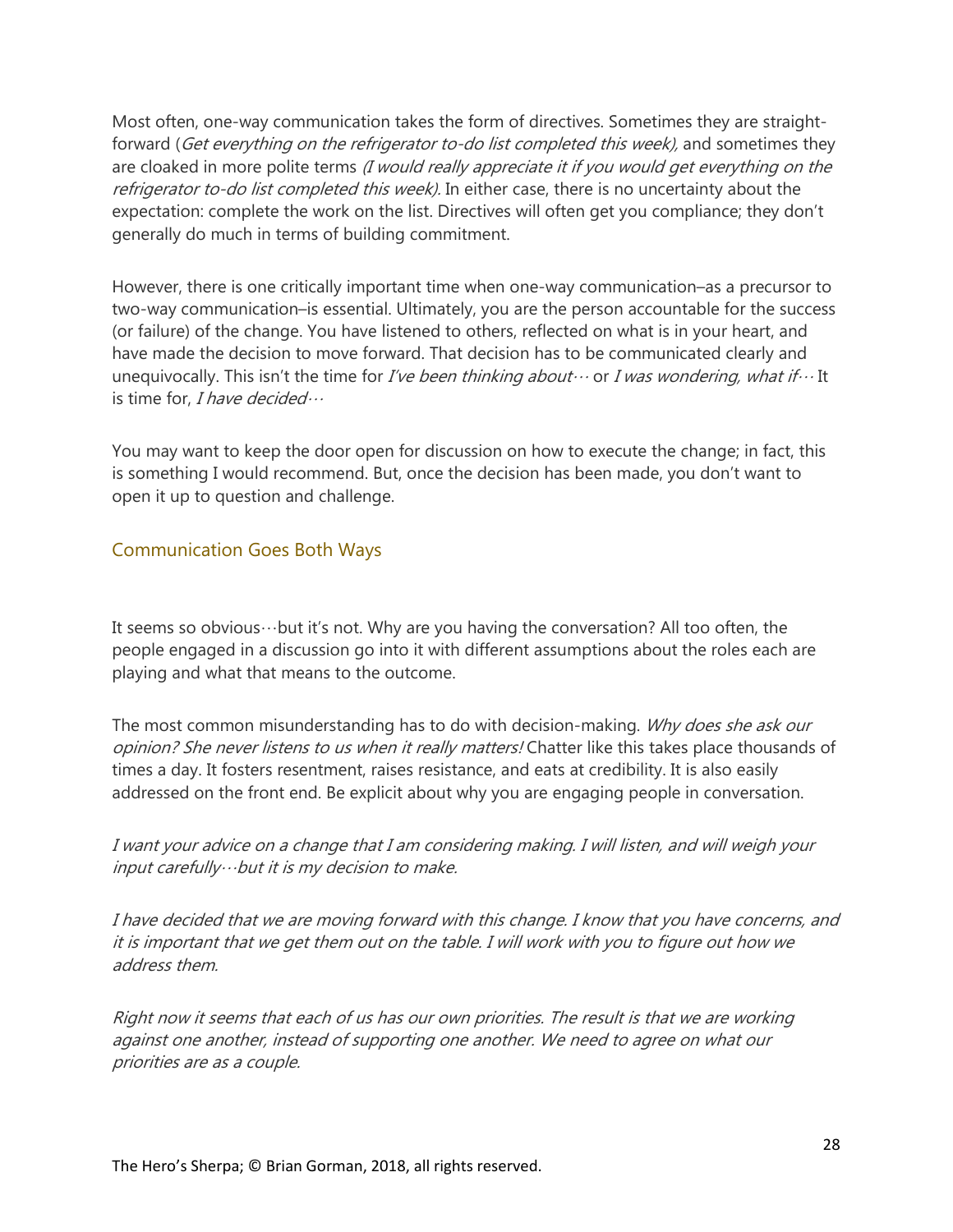In each of these examples, the purpose of the conversation is made clear. It may be to inform a decision, to help make a decision, or to explore what will get in the way of successfully executing a decision that has already been made. At the end of the day, there is no question, though. Participants understand the roles they are to play in the discussion.

People resist change, whether they perceive it as negative or positive. If you don't see resistance, either the change is being executed at a superficial level, or the resistance is underground.

Two-way communication–when done in an open and trusting environment–is a means of both surfacing and addressing resistance. Again, you have to be explicit about the purpose of the conversation, e.g. There is no question that the change is being made. What I am seeking is your input on the best way to move it forward.

There are a few keys to successfully engaging people in this type of conversation. First, you need to be open to hearing what others have to say. If you do it for appearance-sake, you are undermining yourself and the change. Second, people need to be able to trust you if they are to be truthful with you; recognize and value–don't shoot–the messenger. Third, you need to respond to what you hear, and the sooner, the better; when you respond, be as explicit as possible.

I hear your concern about the fact that you were not consulted on this decision. It was a highly personal one, and one that I had to make on my own. Now that it is made, I am open to working with you on how to carry it out.

I don't yet know which job offer I am going to take. That decision will be made within the next 5 days; as soon as it is, I will let you know.

If you are going to successfully move through a change, maintain two-way communication with those who will be making the journey with you. It will help make the navigation a lot more sure.

## <span id="page-28-0"></span>Enlist People in Your Change

Sometimes, communication isn't enough. Sometimes you need to enlist people to support your change.

Let's take a look at what it takes to enlist people.

The first step is to identify those you need to enlist; it isn't everyone. Because enlisting is time (and resource) intensive, you want to be selective.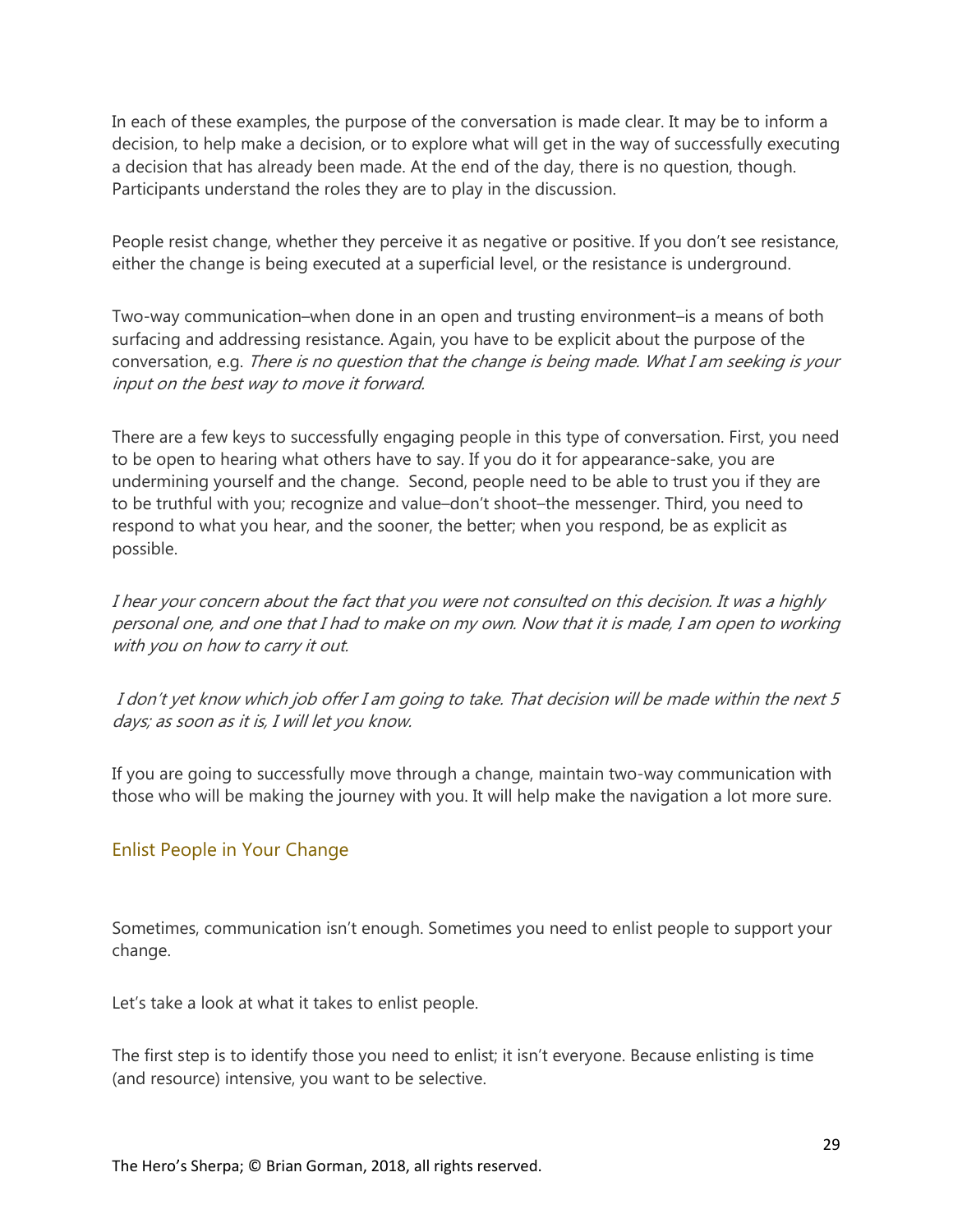At the personal change level, your focus may be exclusively on identifying the influencers. Begin with these questions: 1) Whose support do I need to make this change successful? 2) To whom will these people turn for guidance and direction related to this change? The people you identify in response to the second question are the people you need to enlist.

There are three principles that are critical to enlistment<sup>[2](#page-29-0)</sup>.

First, it is a dialogue. Begin by laying out the intent of the change. Here you may want to reference, or even tell, your change story. Allow, and encourage, clarifying questions. The more deeply people understand your change – where you are going and why – the more fully they will be able to commit to supporting you as you take the journey.

Second, it is face-to-face, eye-to-eye, heart-to-heart. This is not something that can be done long distance, through emails, on the phone.

Third, your focus is on building their understanding of, and commitment to, your change.

Once you have laid out the change, there are three questions that you want to ask. Their sequence is important, because it helps frame how people will respond to what you have told them.

First, ask What do you like most about what I have told you?

Second, ask What do you want to challenge? Note that this is not "What don't you like?" or "What would you change?" The question "What do you want to challenge?" makes clear that while you are open to hearing their voice, you are the decision-maker.

Third, ask What else should I (we) consider as the change moves forward?

Listen.

If you are not clear about what is being said, ask clarifying questions.

<span id="page-29-0"></span><sup>&</sup>lt;sup>2</sup> The enlistment process as I describe it here is based on Conner Partners' enrollment process; while I have tailored it to address individuals, the fundamental principles and questions are the same.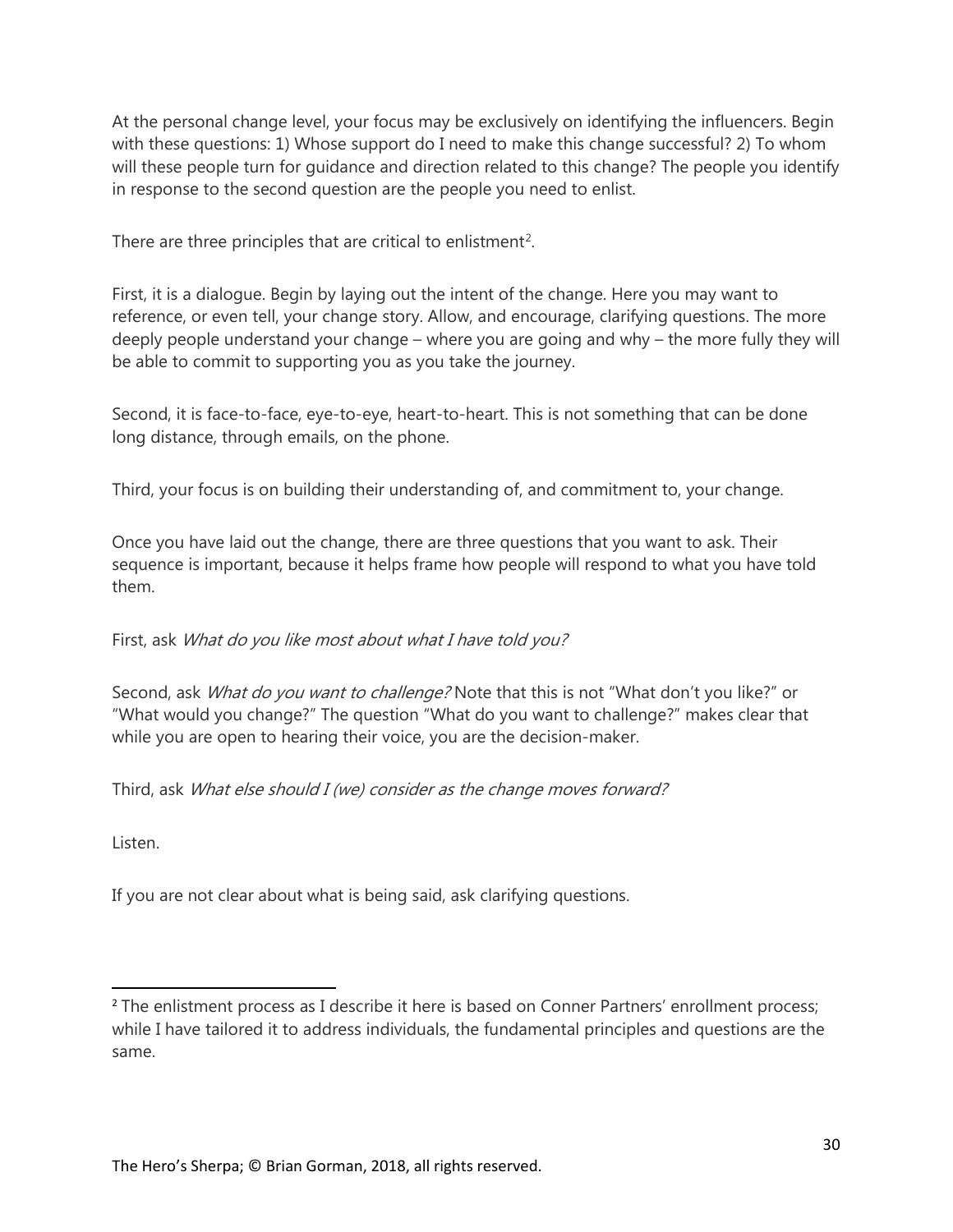Listen.

Don't judge. Don't reject what is being offered.

Listen.

My recommendation is to give people time to reflect on what they have heard before you take the next step $\cdots$ which is enlisting them to take action in support of your change. Best is overnight…"Think about it over lunch" doesn't give them enough time; "Let's get back together next week" is more time than is needed. When you get back together, be open to any questions they might have, answer them, and then ask for their commitment to support you. Be specific about what you want them to do, how you want them to express/demonstrate their commitment.

If you are applying this to a personal change, most of your enlistment sessions will be one-onone. Different people will bring different perspectives to the change; you want to be able to tailor your responses to their individual frames of reference. (There may be times when a couple, or a group of friends, or members of a team you are on are enlisted together. Don't rule it out…though it is usually not the norm.)

## <span id="page-30-0"></span>Stuck?

Stuck happens!

If your change is big, it is only a matter of time before you'll be stuck. It may be early on. Or, things may seem to be on track and moving along when suddenly they start going awry. Or, you may be moving toward the finish line when progress slows to a crawl, just stops, or even begins a backslide.

Stuck happens.

So, if stuck happens, what do you do to get unstuck?

What you shouldn't do is:

- Shoot the messenger
- Panic
- Start pointing fingers and finding blame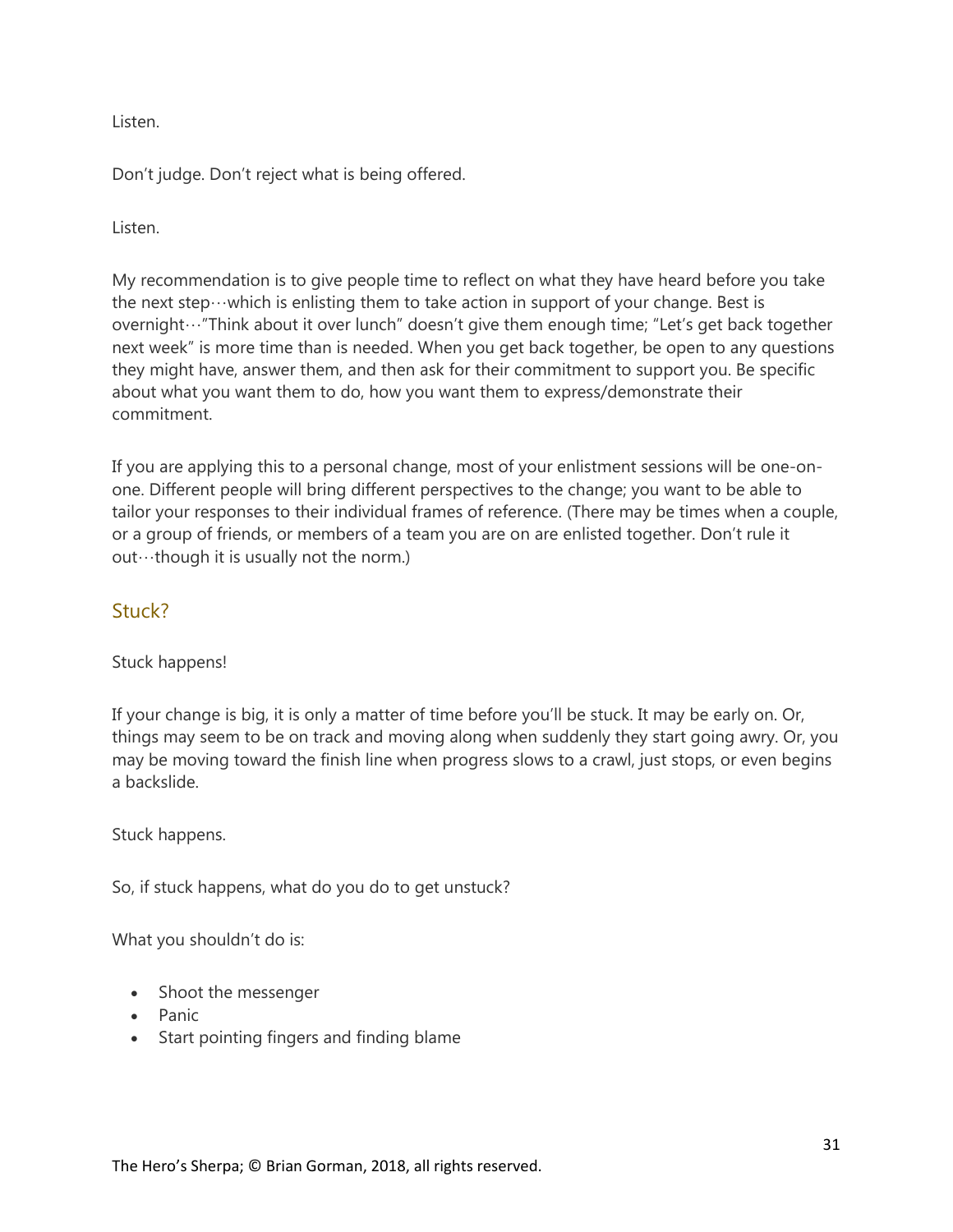Begin by finding a quiet place…seriously. When stuck happens, don't jump into action. At best, you may fix some symptoms.

Start with some thoughtful reflection. What is it that is telling you that the change is stuck? Is it a feeling? Are there symptoms that you can call out, put your finger on? Are there actual metrics?

You may want to write the symptoms down, white board them, put them on stickies  $\cdots$  But don't jump up and try to fix them. Remember, what you are seeing are symptoms, not the "thing" or "things" that are actually threatening change success.

What you need to uncover is the root cause. This may require you to look at the symptoms through a variety of lenses. Is it that the intent of the change isn't clear, and different people that you are counting on to support you are–in fact–working on different versions of the same change? Is it that people are shaking their heads Yes while waiting for the change to go away…they are not truly committed to it? Is it that the change is a really, really good idea, but you and/or others don't see it as imperative? Is it that people you need to take this journey with you just don't have the capacity for yet one more change? Is it that they have put all of the things that are needed in place, but haven't planned for–or worked on–the needed changes in thinking and acting that will actually deliver the benefits of the change?

Ask questions. Dig deeper. If it will help, find someone who is not invested in the success of the change to help you explore the reasons you are stuck.

What you are really digging for are not the behaviors that have brought the change to the point of "stuck," but the mindsets that are driving those behaviors. Stuck is the result of how you and/or others are thinking about the change, and what is being done (or not) as a result of that thinking! If you only work to change the behaviors, you will find yourself stuck again…perhaps even more deeply than you are now.

Once you understand why the change has become stuck, you can figure out a path to getting it back on track. You may need to go back to the beginning, starting with developing greater clarity about the change. It may mean that you need to let go of things, or people, that you have been holding onto for many years. it may mean that you need to strengthen the consequences: positive for those who are actively supporting the change, and negative for those who are not. It may mean any number of changes in thinking and action required of you for the change to become unstuck.

Whatever it means, plan it. Then do it.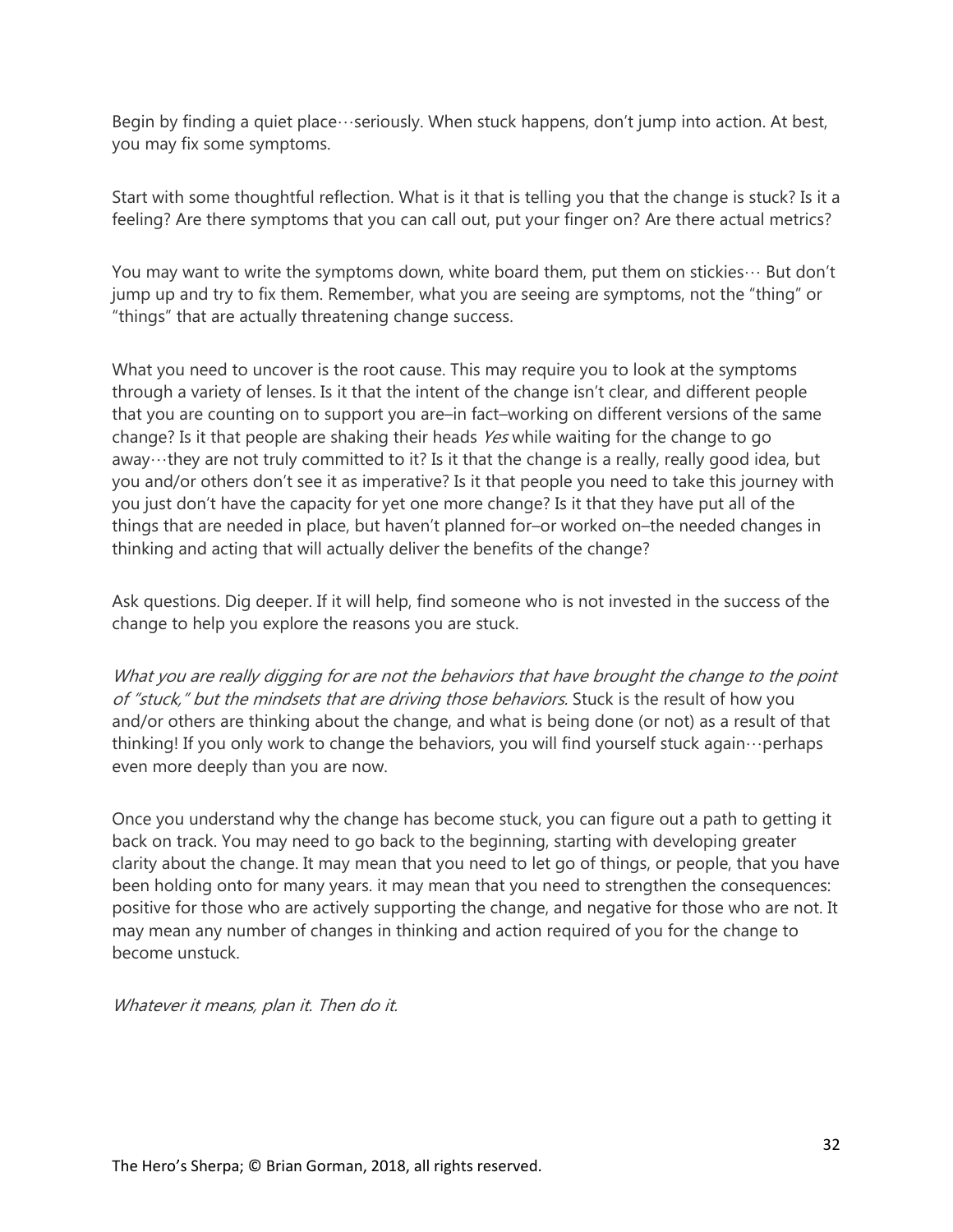If the change is really that important, then as difficult as it may be to get unstuck, you are going to have to take the necessary action. Even though the cost of doing so may be high, the cost of not doing so will be even higher.

Stuck happens. Becoming unstuck is up to you.

## <span id="page-32-0"></span>Work Your Plan One Week at a Time

Undertaking a big change is daunting; it can seem overwhelming. In general, my recommendation is to work your plan one week at a time. (Here I am focusing on change at the individual level…if you are leading your organization through change, much of what I am offering here can be applied–with some translation–as well.)

Momentum is important during change. Move too fast and you may get all of the pieces in place, but never achieve the actual outcomes that you are seeking. Move too slow, and your change is likely to grind to a halt.

Taking a week-by-week approach, with your installation (what you are putting in place) and realization (what you are actually setting out to achieve) milestones in mind helps to maintain momentum. Think about it. In the next month I am going to update my resume doesn't quite drive action the same way as This week I am going to make 15 networking calls.

You may or may not have any realization milestones that you plan to meet each week; you should definitely have installation milestones for yourself. Quoting from Wikipedia, "A milestone is one of a series of numbered markers placed along a road or boundary…Milestones are constructed to provide reference points along the road. This can be used to reassure travelers that the proper path is being followed, and to indicate either distance traveled or the remaining distance to a destination."

Using milestones on a weekly basis allows you to know not only that you are actively doing things, but that you are on "the proper path."

So why not create milestones for every day? Generally, unless you are in a position to control virtually every aspect of your day, daily milestones become burdensome; they are too easy to not achieve as other day-to-day things come up; and, the discouragement of not achieving them can drain energy and actually get in the way of forward momentum.

That being said, I will sometimes work with a client to create "buckets of activity," with the goal of accomplishing something out of each bucket on a daily basis. For example, someone who is looking to build a brand presence using social media might have one bucket for Twitter, one for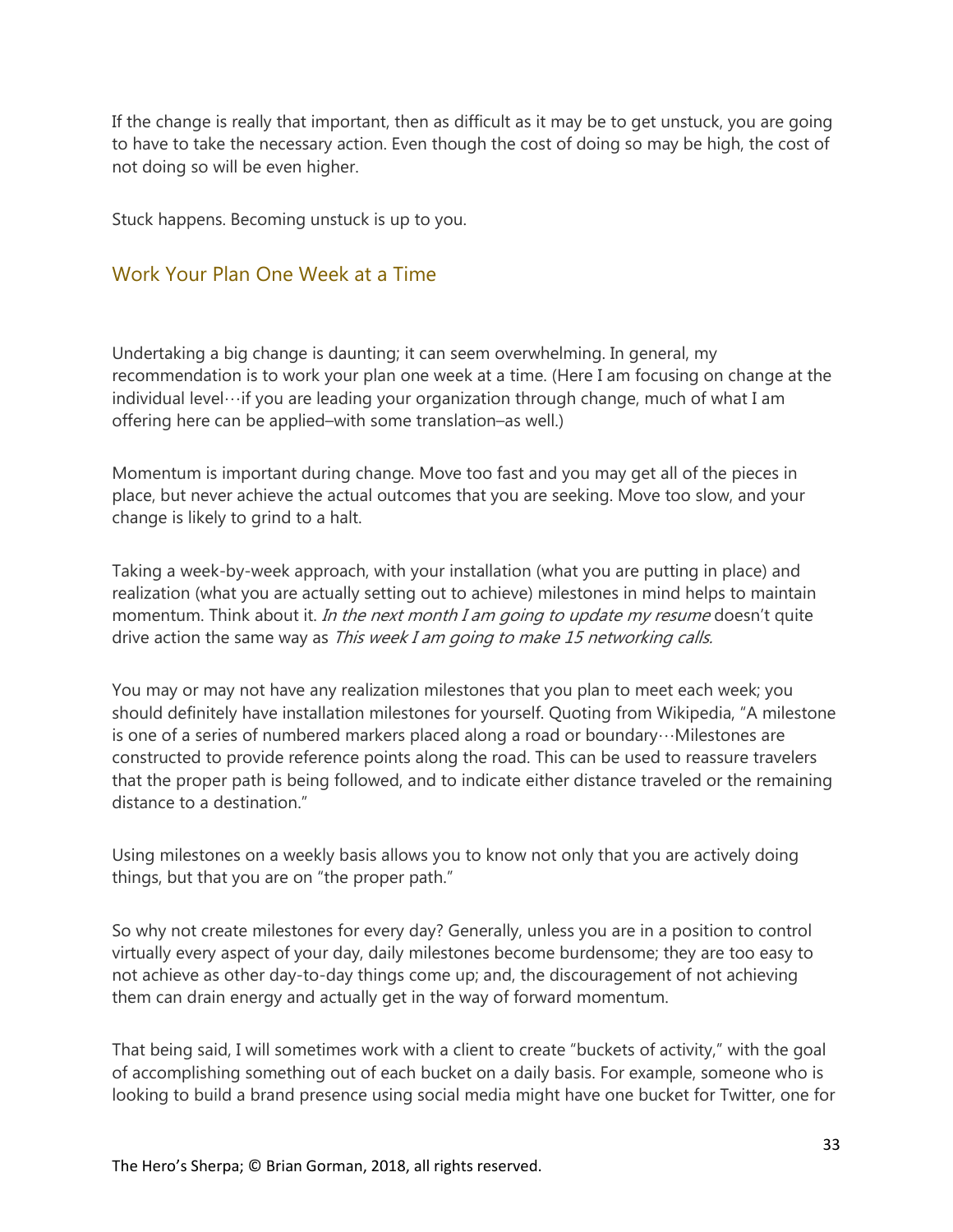LinkedIn, one for their business's Facebook page, etc. Rather than spending every spare minute for a week strengthening their LinkedIn presence–and losing connection with their followers on the other media–my recommendation is to ensure that they do at least one thing out of each of the other buckets every day as well.

Your weekly milestones allow you flexibility over when you undertake your change-related tasks. If today is lost to unexpected overtime at work, or unanticipated disruptions at home (or both), you still have the remainder of the week to complete the work that you have set out for yourself.

What happens if, week after week, you are not meeting your milestones? If you find yourself in this situation, it is likely that one of two things is going on.

- 1. You are setting your weekly expectations too aggressively relative to what you are able to deliver. You either need to re-calibrate your expectations of what you can get done in a week, or you need to look at what you can take off the plate so that you can meet your targets. Then, you need to actually take things off the plate!
- 2. Your change is a good idea, but not imperative. The other things in your life that are taking your time, energy, focus, etc. away from this change outweigh the importance of the change you are working on. It is time to either lower your expectations for this change, or to put it aside.

If, on the other hand, you are completing everything you have set out to achieve mid-week each week, you should be accelerating your plan. You are not setting your weekly goals high enough. They should be both challenging and achievable.

There is another reason to work your plan one week at a time $\cdots$ things don't always go as planned. I am currently working with a client whose "buckets" include addressing certain aspects of his health. When he encountered an unanticipated delay in his surgery he had two choices…push his entire plan back by months, or accelerate other aspects of the plan to fill in the intervening weeks. My encouragement is, always, to maintain the forward momentum.

Finally, working your plan one week at a time helps you maintain your boundaries. It tells you when to take a break and rest for the next week; it helps you to avoid burn-out. When the only thing that we have in mind is the desired end state, the urge to be constantly working can drive you in unhealthy ways. Being able to say, I have accomplished what I set out to do this week. I am proud of myself, and can see the progress. Now I deserve a break, is a much healthier approach.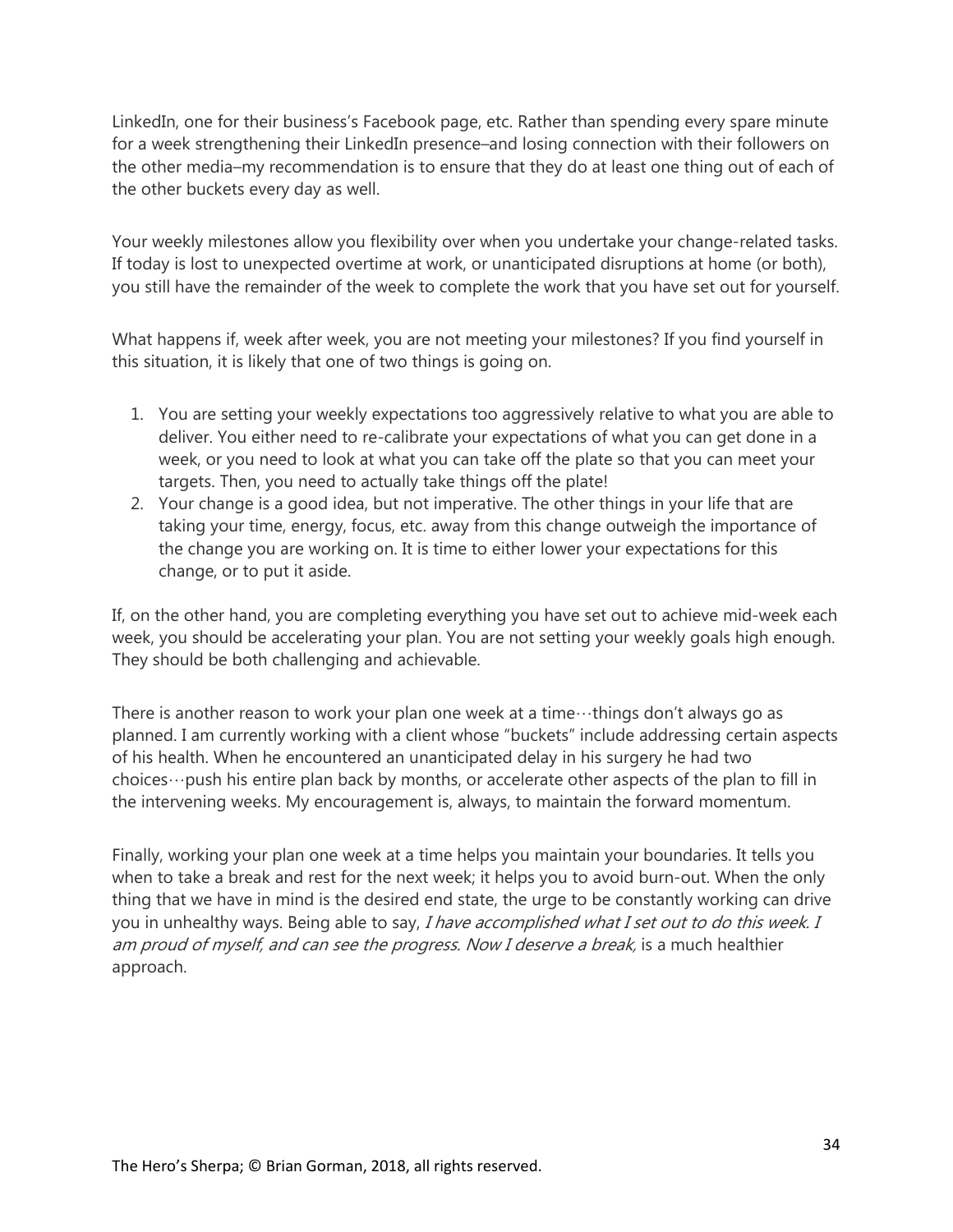## <span id="page-34-0"></span>Your Change Leadership Through Their Eyes...

How important is the change to you? How invested are you in its success? What price are you willing to pay? If you are leading change in your personal life), ask yourself this question. How do others see me in relation to this change?

What you communicate and how you communicate it are critical to change success. And as is so often the case, "actions speak louder than words." Perception is reality.

Take a look at yourself through their eyes…

#### Where are you investing your time?

Carefully review your calendar, the conversations you have, how you are spending your time. How much of your time is invested in this imperative change? How much of your time are you spending on less important things?

If it is a truly critical change, the answer better be, "It is getting a substantial amount of my time." There is no formula for how much time that should be. But if you are not visibly investing your time and attention in the change, you are signaling others it isn't really as important as you say it is.

#### What is being celebrated?

If you are celebrating what was important, rather than what will be important in the success of the change, you are undermining what the change is intended to achieve. If this is your change, you need to be celebrating progress toward the success of the change, not anchors from the past. (If those anchors warrant celebration at all – which they might – then celebrate letting them go.)

#### What is being measured?

If you aren't measuring results, you won't get them for very long, if at all. As we have already addressed, installation is necessary, but not sufficient, to yield realization of the change benefits. You need to plan for both, track both, and hold yourself (and others if appropriate) accountable to both.

#### How much real listening is going on?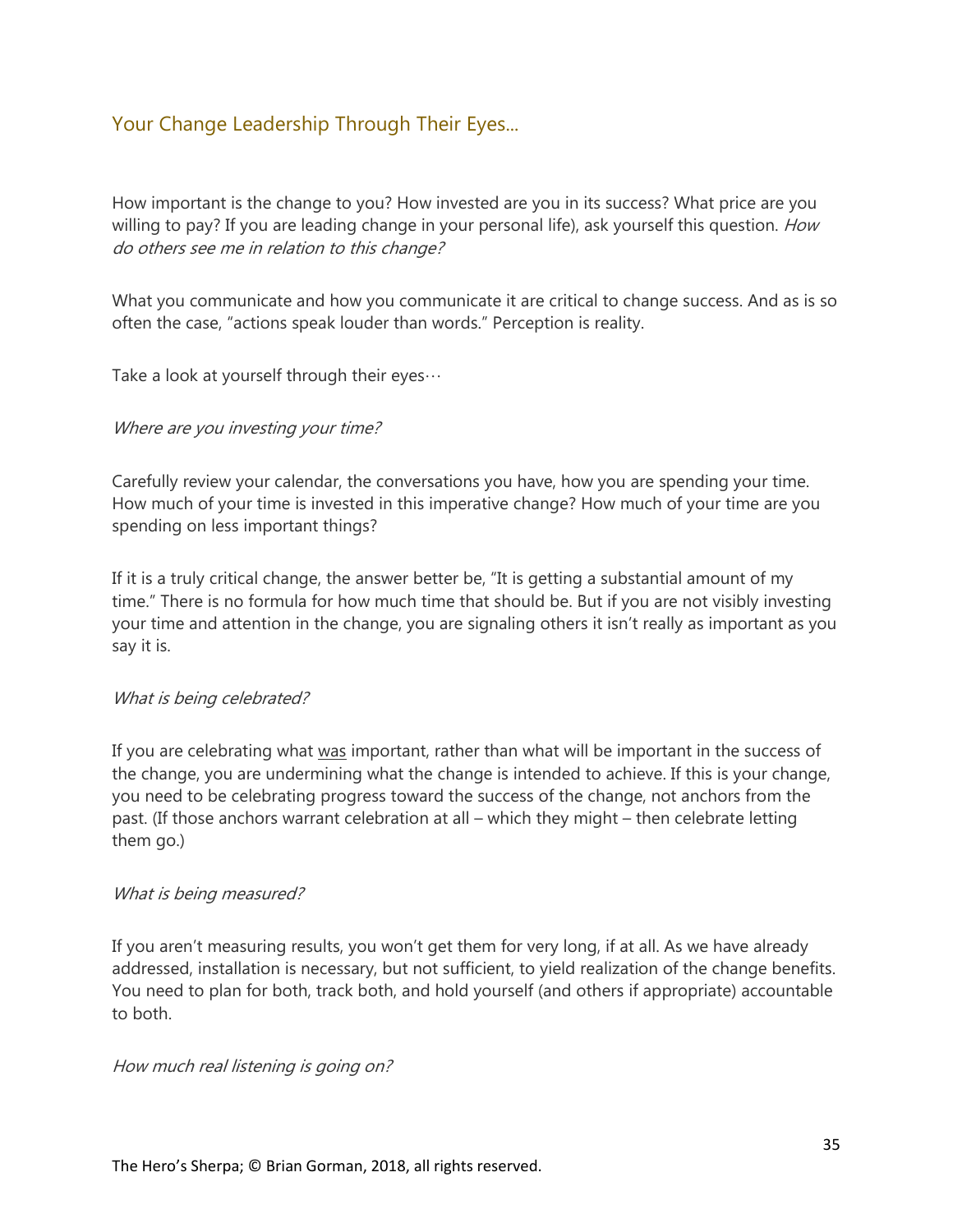It is vital that you regularly check in to see how your messages are being received. Your messaging has to continue to adjust to what people are hearing and believing.

#### What questions are you asking?

The questions you ask reflect your priorities. If all (or most) of your questions are about insignificant things, how much priority will people perceive the change has for you?

#### What stories are you listening to, and what stories are you telling?

Stories are powerful. Are your stories about "the good old days," or are they about the future that you are building? Are you content to sit and listen to stories about the way things used to be? Or, are you asking others to tell you stories about the journey into the future?